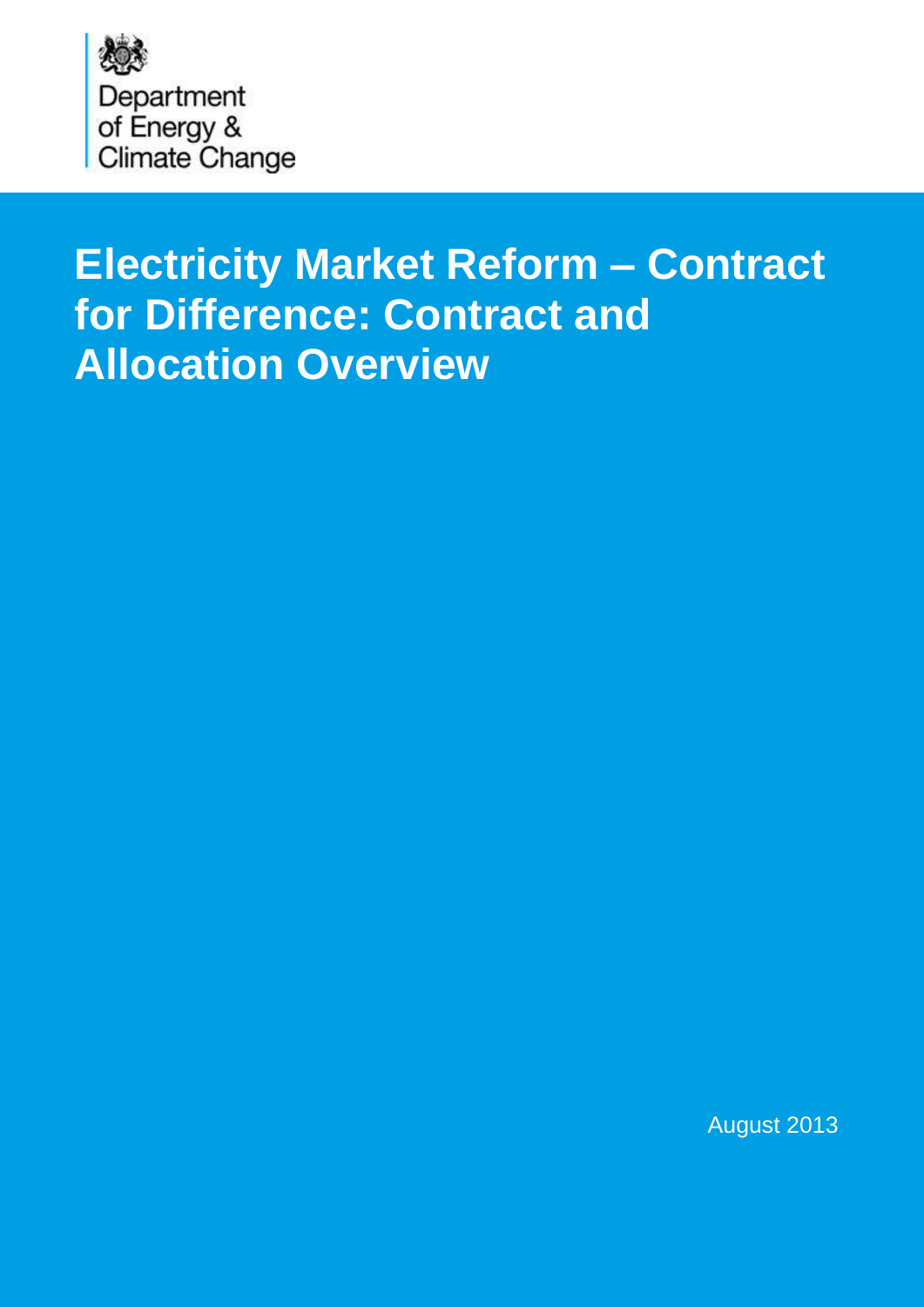# **Contents**

| Energy Market Reform - Contract for Difference: Contract and Allocation Overview 1 |  |
|------------------------------------------------------------------------------------|--|
| 1.                                                                                 |  |
|                                                                                    |  |
|                                                                                    |  |
|                                                                                    |  |
|                                                                                    |  |
| 2.                                                                                 |  |
|                                                                                    |  |
|                                                                                    |  |
|                                                                                    |  |
| 3.                                                                                 |  |
|                                                                                    |  |
|                                                                                    |  |
|                                                                                    |  |
|                                                                                    |  |
|                                                                                    |  |
|                                                                                    |  |
|                                                                                    |  |
|                                                                                    |  |
|                                                                                    |  |
|                                                                                    |  |
| 4.                                                                                 |  |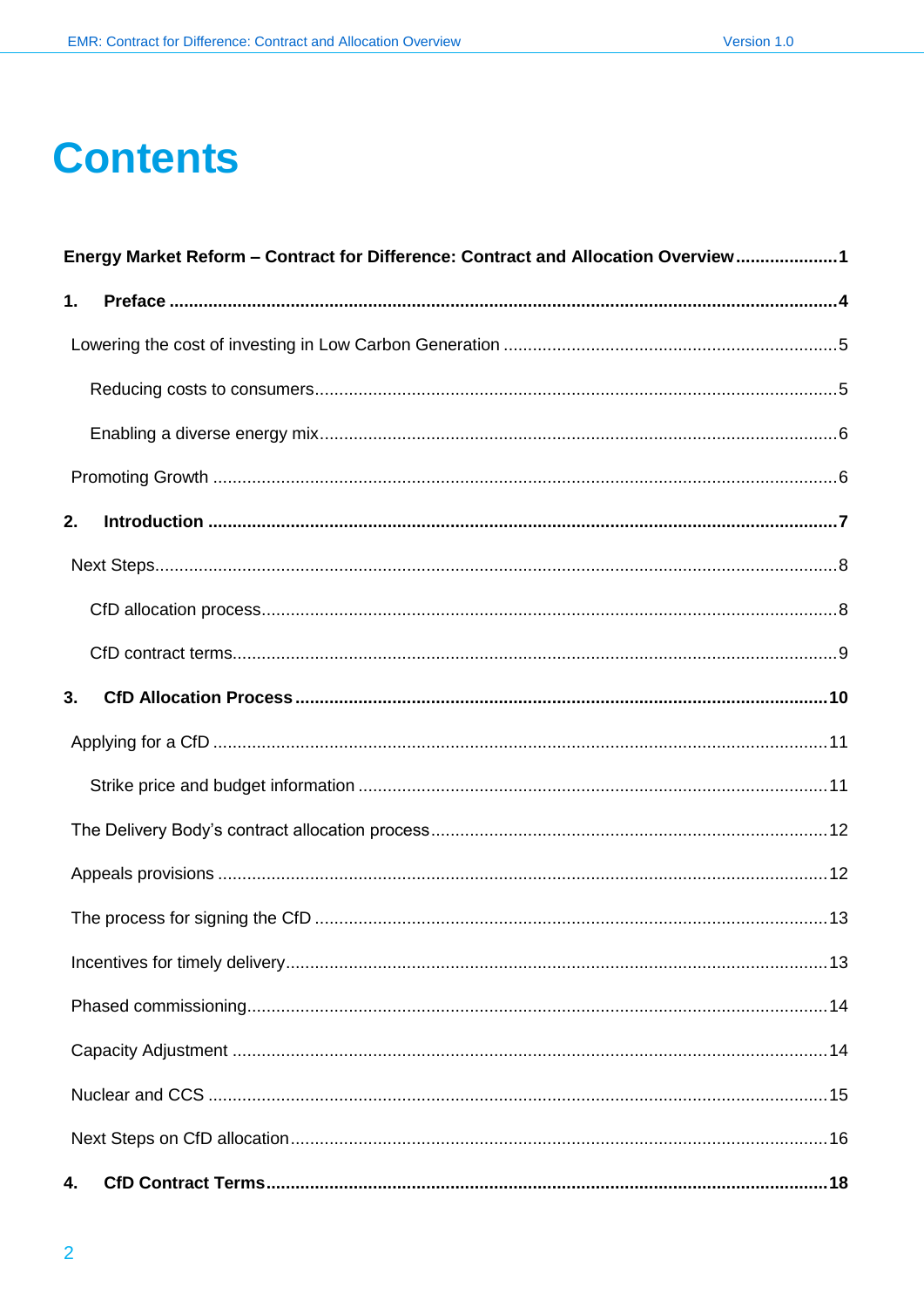| Changes to Balancing Services Use of System (BSUoS) and Transmission Loss Multiplier (TLM) |    |
|--------------------------------------------------------------------------------------------|----|
|                                                                                            |    |
|                                                                                            |    |
|                                                                                            |    |
|                                                                                            |    |
|                                                                                            | 28 |
| 5.                                                                                         |    |
|                                                                                            |    |
|                                                                                            |    |
|                                                                                            |    |
|                                                                                            |    |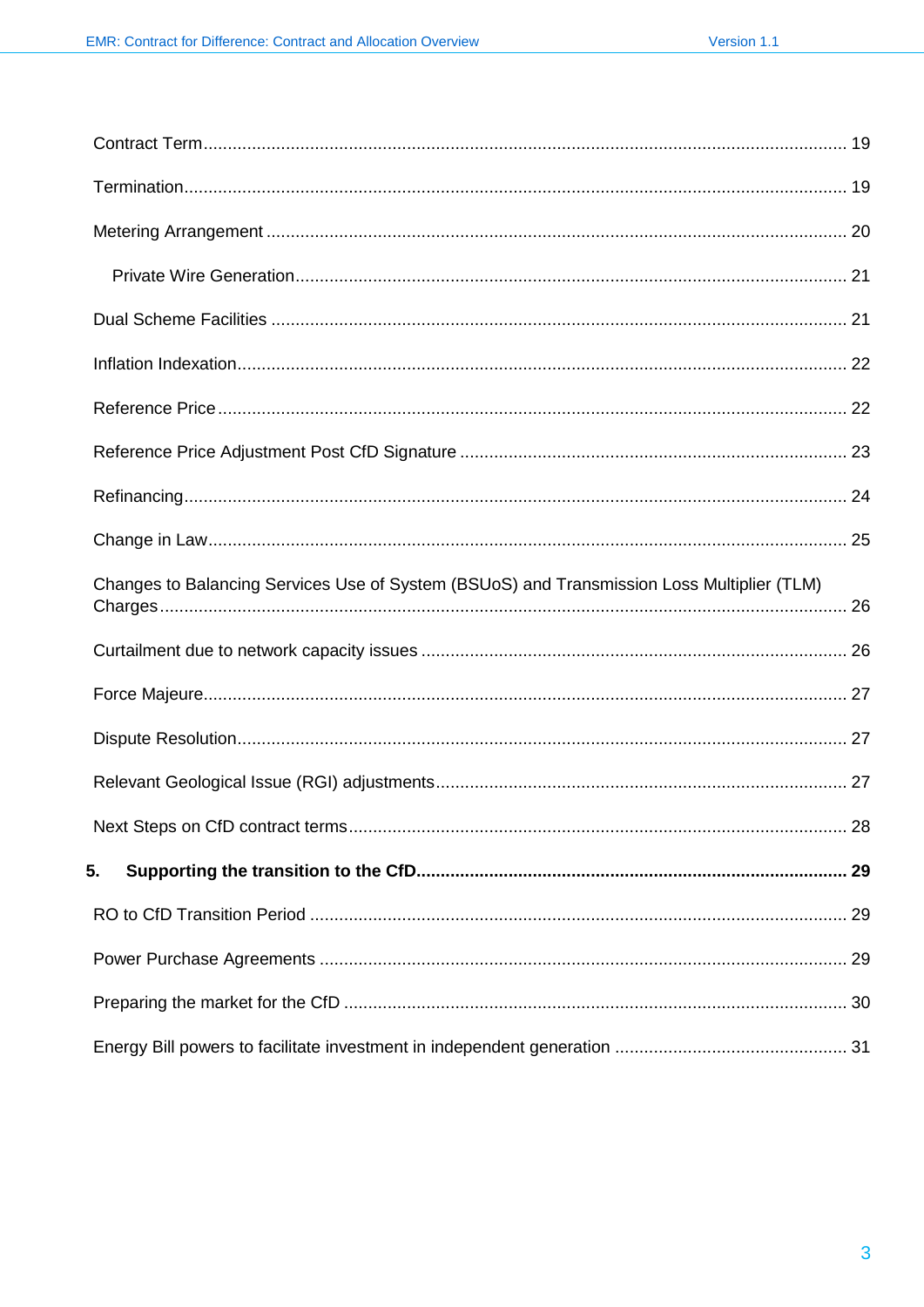# <span id="page-3-0"></span>**1. Preface**

- 1.1. Electricity Market Reform (EMR) will deliver the greener energy and reliable supplies that the country needs, at the lowest possible cost. It will transform the UK electricity sector to one where low-carbon generation can compete with conventional, fossil-fuel generation – ensuring we build the right mix of generation for the long-term.
- 1.2. Up to a fifth of generation capacity will close by 2020, whilst UK electricity demand could double by 2050 as our economy grows and heat and transport systems are increasingly electrified. Our latest EMR modelling predicts up to an additional £110 billion of investment is required by 2020 to meet our low carbon objectives and to put us on the right path to  $2050<sup>1</sup>$ , whilst maintaining secure energy supplies. To achieve this investment we need to attract new sources of capital, and do so whilst keeping costs to consumers as low as possible.
- 1.3. EMR is the Government's response to this challenge and sets out the biggest reform to the electricity sector since its privatisation. EMR has three goals: to decarbonise electricity generation; to keep the lights on; and to minimise the cost to consumers.
- 1.4. EMR includes four main elements:
	- Long-term contracts to encourage investment in new, low-carbon generation ('**Contracts for Difference**' or '**CfDs**');
	- A mechanism to establish a minimum carbon price for UK electricity generation (the **Carbon Price Floor**), which provides an early and credible signal for investment in low-carbon electricity generation;
	- The **Emissions Performance Standard** (EPS) which will provide a regulatory backstop on the amount of emissions that new fossil fuel power stations can emit; and
	- A **Capacity Market**, which will support investment in generation and demand-side response capacity, delivering secure electricity supplies.
- 1.5. This document sets out more information on how Contracts for Difference (CfDs) will work under EMR. Information about the other elements of EMR can be found on the GOV.UK website<sup>2</sup>.

 $^1$  The Climate Change Act 2008 establishes a legally binding target to reduce the UK's greenhouse gas emissions by at least 80% below base year by 2050.

<sup>&</sup>lt;sup>2</sup> <https://www.gov.uk/government/policies/maintaining-uk-energy-security--2>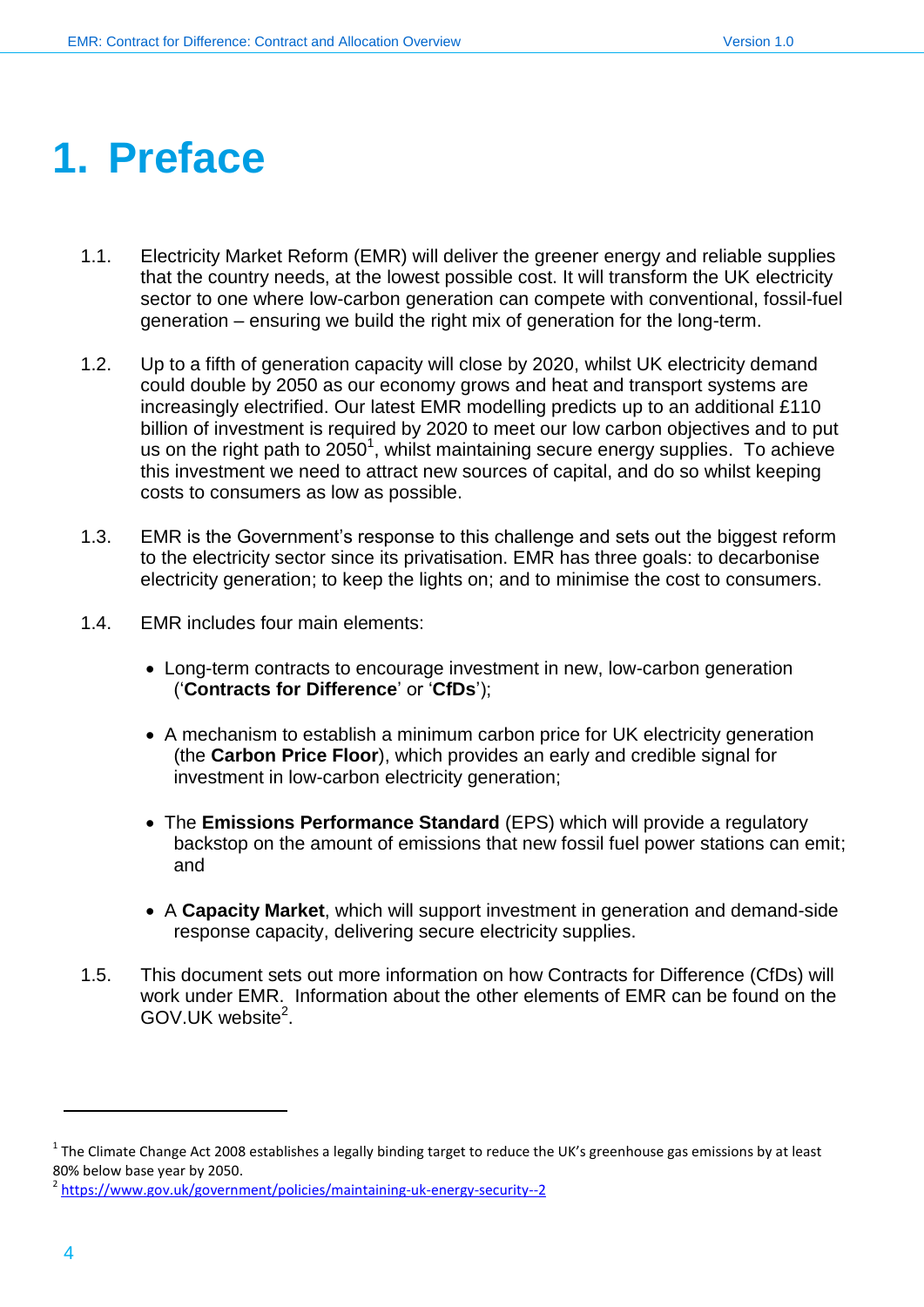# <span id="page-4-0"></span>**Lowering the cost of investing in Low Carbon Generation**

- 1.6. CfDs are designed to give investors the confidence and certainty they need to invest in low carbon electricity generation, helping the UK electricity sector to attract greater investment in low-carbon generation, and subsequently reducing the UK's carbon emissions. CfDs work by stabilising the prices received by low carbon generation, reducing the risks they face, and ensuring that eligible technology receives a price for its power that supports investment. CfDs also reduce costs to consumers by capping the price that consumers pay for low carbon electricity, requiring generators to pay money back to consumers when electricity prices are high.
- 1.7. They do this by paying the generator the difference between a measure of the cost of investing in a particular low-carbon technology (the 'strike price') and a measure of the average market price for electricity (the 'reference price'). The generator participates in the electricity market, including selling its power, in the normal way.
- 1.8. CfDs will be available to a wide range of low-carbon technologies, supporting investment in established and emerging technologies, and encouraging competition between these technologies as we make the transition to a low-carbon generation mix. This investment will make a valuable contribution to the UK economy: providing jobs; developing skills and supporting the development of local supply chains.

#### <span id="page-4-1"></span>**Reducing costs to consumers**

- 1.9. CfDs will provide efficient and long term support for low carbon generation including nuclear, renewables and carbon capture and storage – by increasing revenue stability and by reducing risks faced by generators.
- 1.10. In particular, CfDs lower the costs to developers of financing a project, by reducing exposure to volatile wholesale prices and reducing project risks. This greater degree of price certainty means that hurdle rates can be reduced. Moreover, investors are able to secure support through a CfD at an earlier stage in development than under the Renewables Obligation, further reducing development risk. Finally, the structure of the CfD as a private law contract means that developers have greater certainty over their rights and obligations than in a scheme governed solely by regulations.
- 1.11. As the risks faced by developers are reduced, the amount of support required to incentivise investment also reduces. Developers benefit from a more favourable investment climate and consumers benefit from lower strike prices. Consumers' interests are further protected by the two-way nature of the contract, which sees generators required to make payments back when the reference price rises above the strike price. This avoids paying unnecessary support to projects at times of high wholesale prices, and reduces overall costs to consumers.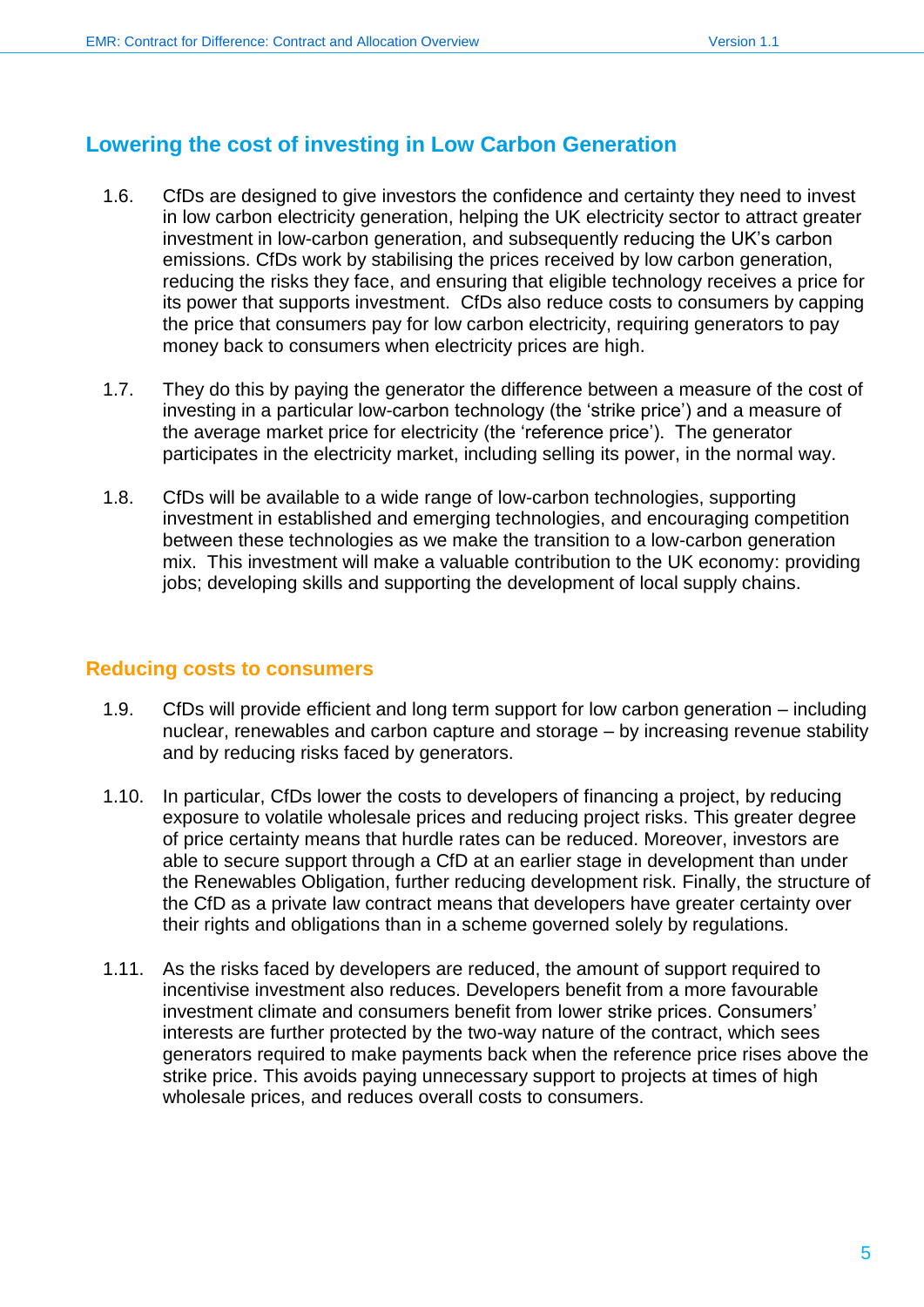#### <span id="page-5-0"></span>**Enabling a diverse energy mix**

- 1.12. The Government is committed to delivering against its decarbonisation objectives and maintaining security of electricity supplies, and to do so at least cost to the consumer. For CfDs, this means supporting a diverse range of technologies, whilst progressively introducing more competition into the allocation and price-setting processes.
- 1.13. The CfD will offer broadly standardised terms, with support given to a wide range of eligible technologies. This will support the transition to competitive price discovery. We will also retain the flexibility to negotiate with projects that are particularly large or atypical. These projects might present specific technical issues that require a variation in terms, or might mean that the standard terms might not provide for value-for money.
- 1.14. Initially, most CfDs will be allocated with strike prices that are set administratively (i.e. set by Government), at levels that support investment in a range of different lowcarbon technologies – both established and emerging – and that keep the costs of supporting each technology down to a reasonable level.
- 1.15. During this phase, administrative pricing still allows for a degree of (implicit) competition both within technologies (in that strike prices are set to allow only the more efficient projects to proceed) and between technologies (in that Secretary of State has control over Strike Prices of different technologies relative to each other).
- 1.16. The Government has clearly stated its intention to move to a competitive price discovery process for all low-carbon technologies as soon as practicable, and the allocation processes described in this document are designed to support a move to competitive price discovery as soon as this is appropriate.

## <span id="page-5-1"></span>**Promoting Growth**

- 1.17. Upgrading our energy infrastructure will support growth in the wider economy. Energy projects make up over half the total infrastructure pipeline in the UK and EMR is projected to support up to 250,000 jobs in the energy sector. Investment will stimulate the UK energy sector and its supply chains, while industry and businesses will benefit from the diversification of generation and the reduced reliance on fossil fuels.
- 1.18. In publishing further details of the CfD today the energy sector and investment community will gain further certainty and visibility as to how we intend to implement CfDs.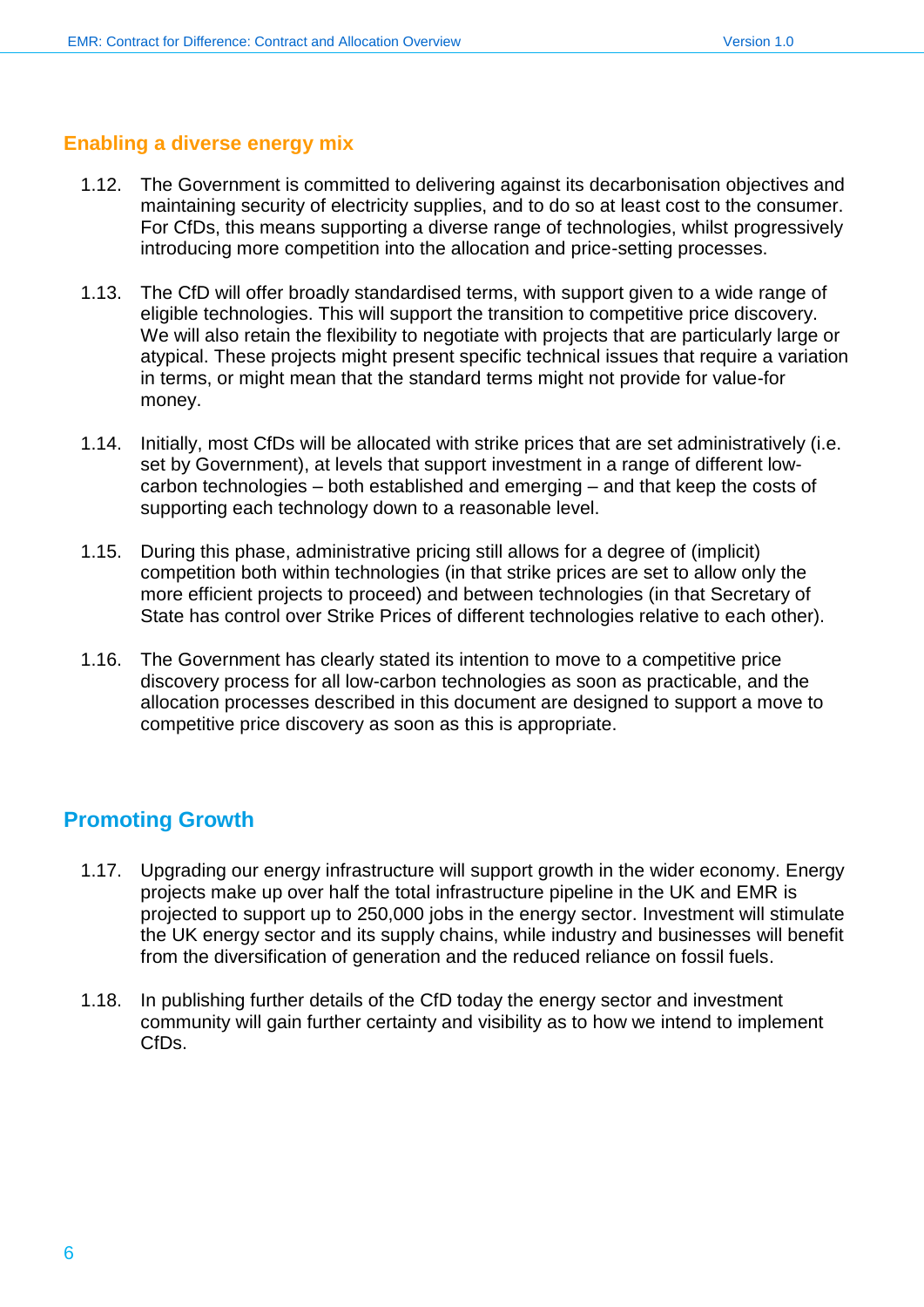# <span id="page-6-0"></span>**2. Introduction**

- 2.1. In November 2012 we set out the key design features and our high level policy positions for CfDs in "Feed in Tariff with Contract for Difference: Operational  $\overline{\mathsf{F}}$ ramework" and the Heads of Terms for a Contract for Difference<sup>3</sup>. We followed this in June 2013 setting out our final positions on outstanding policy positions in "Electricity Market Reform: Delivering UK investment" 4 .
- 2.2. Today we are publishing further detail on the CfD contract terms and on the process by which CfDs will be allocated in Great Britain. We are moving towards a system where the CfD will be available across the UK. However, as a first step, the CfD will be introduced in Great Britain, with Northern Ireland opening its market to CfDs in 2016, at the earliest.
- 2.3. Alongside this document we are publishing a draft CfD contract, supported by an explanatory note on the key terms, and a detailed description of the allocation process. This provides developers and investors with substantial detail on how the CfD will be implemented, and support their future investment decisions.
- 2.4. This document is structured in three main sections:
	- **CfD Allocation Process** sets out the CfD allocation process and highlights the key developments since the publication of the November document.
	- **CfD Contract Terms** identifies key areas of the Draft CfD Contract Terms.
	- **Supporting the transition to the CfD** provides an update on Government's work to ensure that there is an effective transition to the CfD arrangements and, in particular, that the CfD supports investment by independent renewable developers.
- 2.5. In developing the details of the allocation process and contract terms, we have received input from a wide range of stakeholders. This includes our delivery partners National Grid and Ofgem, and the CfD and Metering Expert Groups (which bring together industry representatives and consumer groups). Their involvement in the design of the CfD has been important and has enabled us to develop proposals that will deliver our objectives more effectively.

<sup>3</sup> [https://www.gov.uk/government/uploads/system/uploads/attachment\\_data/file/65635/7077-electricity-market-reform](https://www.gov.uk/government/uploads/system/uploads/attachment_data/file/65635/7077-electricity-market-reform-annex-a.pdf)[annex-a.pdf](https://www.gov.uk/government/uploads/system/uploads/attachment_data/file/65635/7077-electricity-market-reform-annex-a.pdf)

<sup>4</sup> <https://www.gov.uk/government/publications/electricity-market-reform-delivering-uk-investment>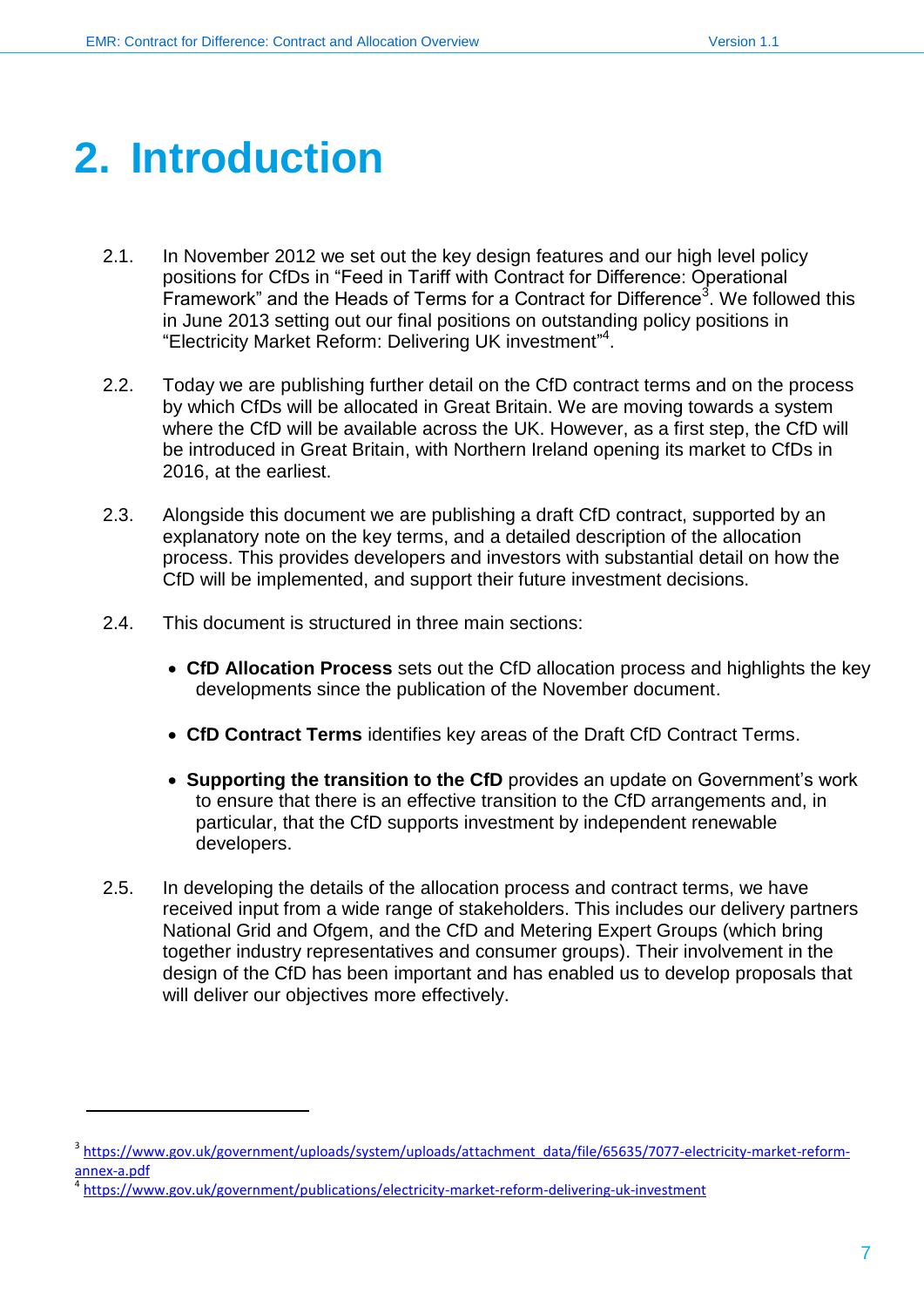## <span id="page-7-0"></span>**Next Steps**

- 2.6. The allocation process and CfD contract terms set out today reflect the views received from stakeholders on the positions previously set out by Government. In general terms, we are now moving towards the implementation of this policy, and so would particularly welcome input from stakeholders on the detail of this implementation.
- 2.7. Reflecting this move towards implementation, the process for commenting of the allocation process and CfD contract differ. These are set out below.

#### <span id="page-7-1"></span>**CfD allocation process**

- 2.8. We will be engaging with stakeholders on the implementation of the CfD Allocation process in a number of ways during autumn 2013:
	- collaborative development with industry and delivery partners to develop the detailed design of EMR systems and processes for implementation;
	- continuing to work with our Expert Groups in reviewing and assessing any potential changes arising from collaborative development; and
	- formal consultation on the implementation of the CfD allocation process in secondary legislation and regulations.
- 2.9. In addition, we would particularly welcome stakeholder views on the following areas of the allocation process:
	- the approach to allocating under a constraint;
	- the approach to supporting projects with several commissioning phases; and
	- the structure and degree of the flexibilities offered to developers, through the operation of the 'substantial financial commitment' milestone and the ability to vary, within limits, the capacity delivered under the CfD.
- 2.10. In respect of these latter two aspects, any feedback should be supported with evidence and emailed to [emrcfddesign@decc.gsi.gov.uk](mailto:emrcfddesign@decc.gsi.gov.uk) by end of business on 2 September 2013 at the latest.
- 2.11. We expect to publish the final allocation process by December 2013.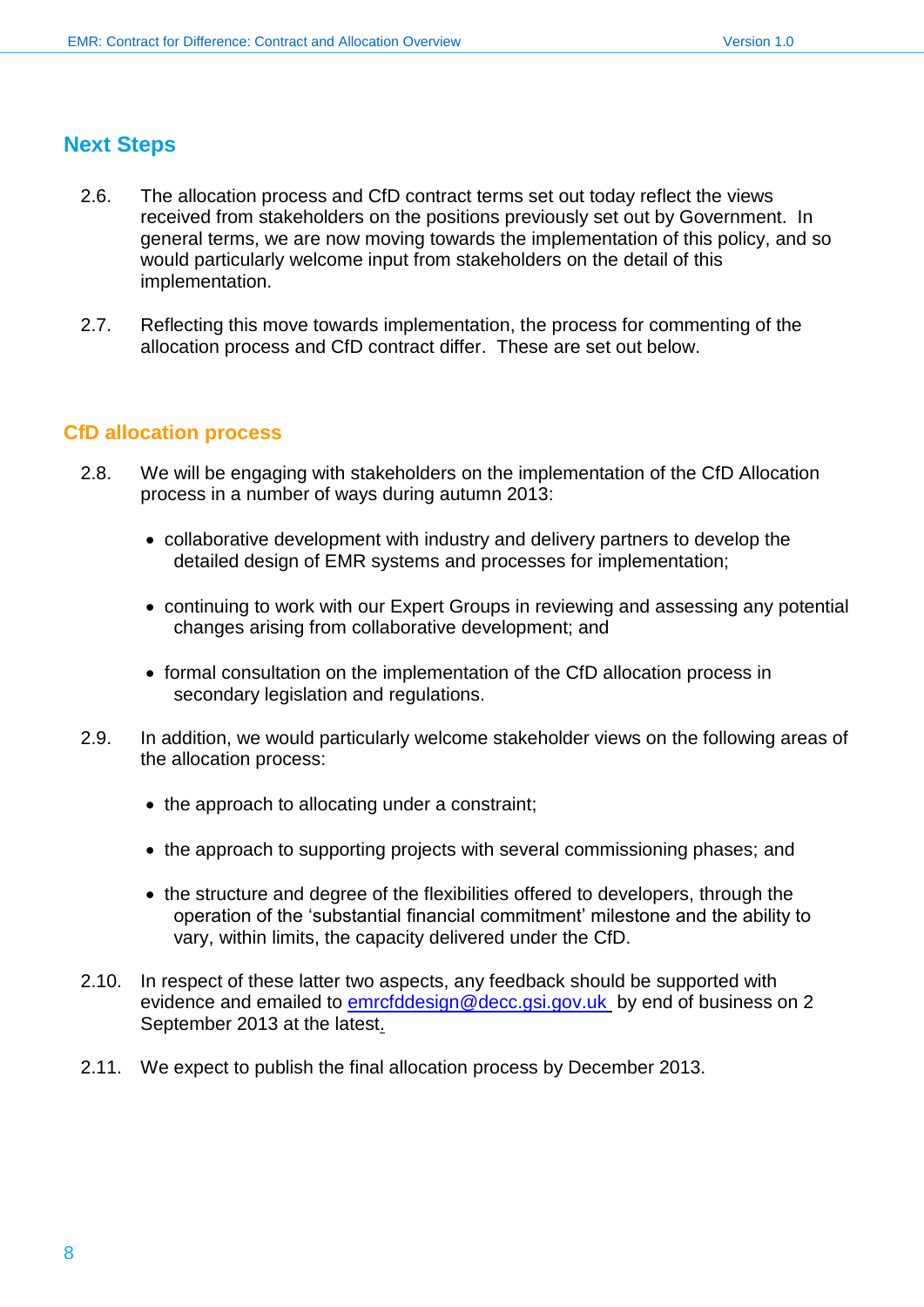#### <span id="page-8-0"></span>**CfD contract terms**

l

5

- 2.12. The Draft CfD Contract Terms published today reflect the feedback received to date and reflect the published policy positions set out in June<sup>5</sup>.
- 2.13. We are now looking towards implementing these policy positions in detail. Therefore we are not seeking comment on the policy positions that are expressed in the Draft CfD Terms. We are however seeking views on the mechanics and the operation of the Draft CfD Terms and in particular the Market Reference Price and Metering arrangements.
- 2.14. Any feedback on the Draft CfD Terms should be supported with evidence and structured in the format set out in the template provided at [https://www.gov.uk/government/publications/electricity-market-reform-contracts-for](https://www.gov.uk/government/publications/electricity-market-reform-contracts-for-difference)[difference](https://www.gov.uk/government/publications/electricity-market-reform-contracts-for-difference) and emailed to [emrcfddesign@decc.gsi.gov.uk](mailto:emrcfddesign@decc.gsi.gov.uk) by end of business on 2 September 2013 at the latest.
- 2.15. We expect to publish the final contract terms and allocation process by December 2013.

https://www.gov.uk/government/uploads/system/uploads/attachment\_data/file/209276/EMR\_Spending\_Review\_Announce ment - FINAL PDF.pdf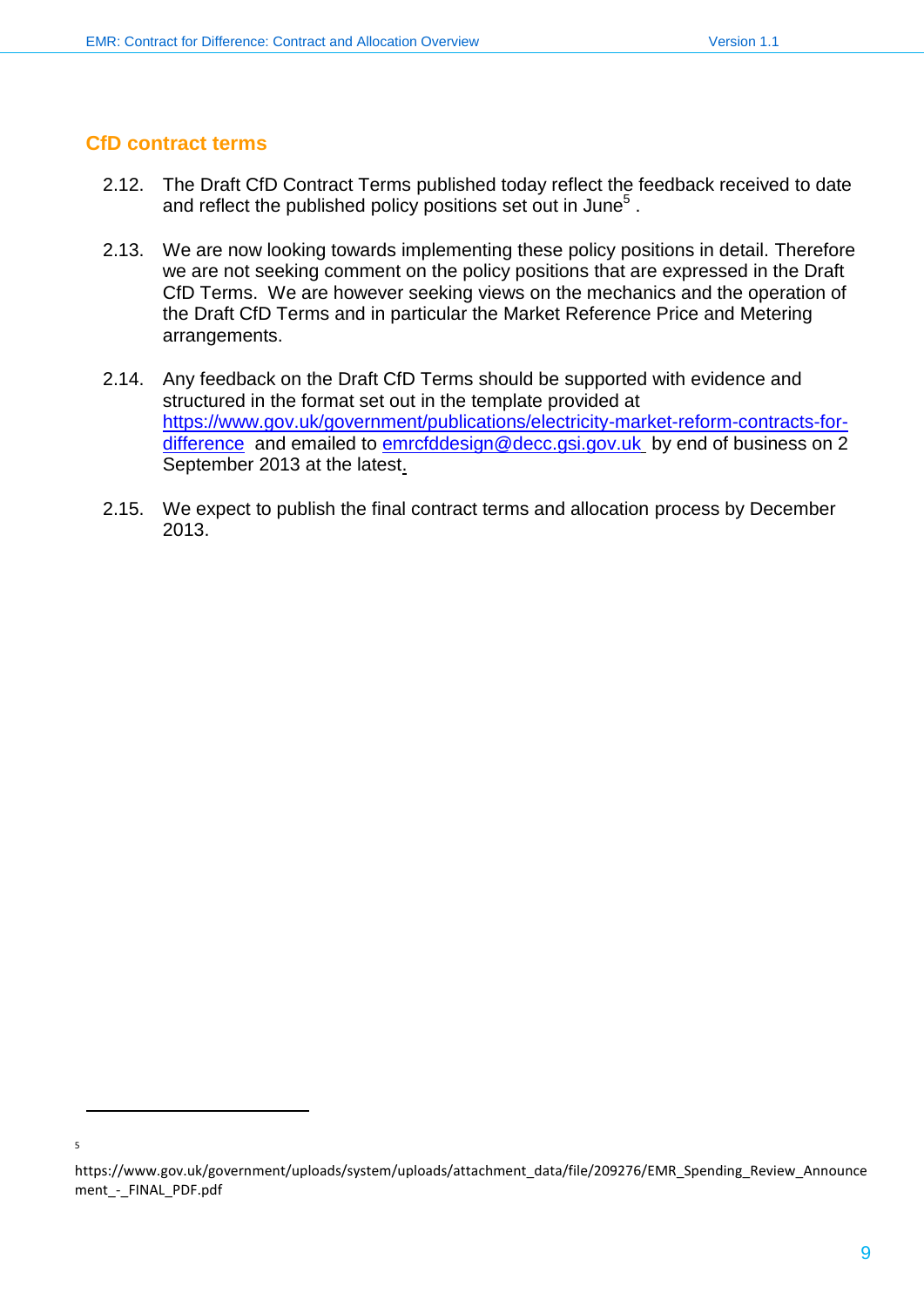# <span id="page-9-0"></span>**3. CfD Allocation Process**

- 3.1. In November 2012 Government described the high level process by which a developer will secure and retain a CfD. Since then a range of market participants, consumer groups and financial institutions have provided feedback on our high level policy positions and this has helped to inform the further development of the more detailed CfD Allocation Methodology for Renewable Electricity Generation (the 'Allocation Methodology'), published alongside this document.
- 3.2. The Allocation Methodology sets out a Developer's journey through the application and allocation processes, the process for contract signature and the mechanism for monitoring milestones during the construction and commissioning phases.
- 3.3. Setting out the detail of the allocation process in this way will enable the Delivery Body to progress the design of systems and processes, inform development of the CfD Counterparty, and support the process of implementing the Allocation Methodology, including in secondary legislation.
- 3.4. The key points in the Allocation Methodology published today set out:
	- **Applying for a CfD**: the eligibility criteria that each technology will need to meet as a condition for entering the allocation process including the introduction of eligibility criteria linked to the development of a robust supply chain.
	- **The allocation of contracts**: the process by which the Delivery Body will allocate contracts and how that process will evolve over time.
	- **The appeals processes**: these will allow developers to challenge the decisions made by Government, the Delivery Body or the Counterparty Body.
	- **Contract signature**: the process for signing the CfD with the CfD Counterparty.
	- **Incentives for timely delivery**: the way the contract encourages timely delivery (through the use of Milestones, Target Commissioning Windows and Longstop Dates) whilst making allowances for reasonable delays.
	- **Phased commissioning**: how large projects that deliver over a number of years will be accommodated.
	- **Capacity adjustment**: the process that developers can use to adjust the amount of capacity they are intending to build once the contract is signed.
- 3.5. These are discussed in turn below, together with information on the process for future allocation of CfDs to CCS and nuclear projects, and on the way forward.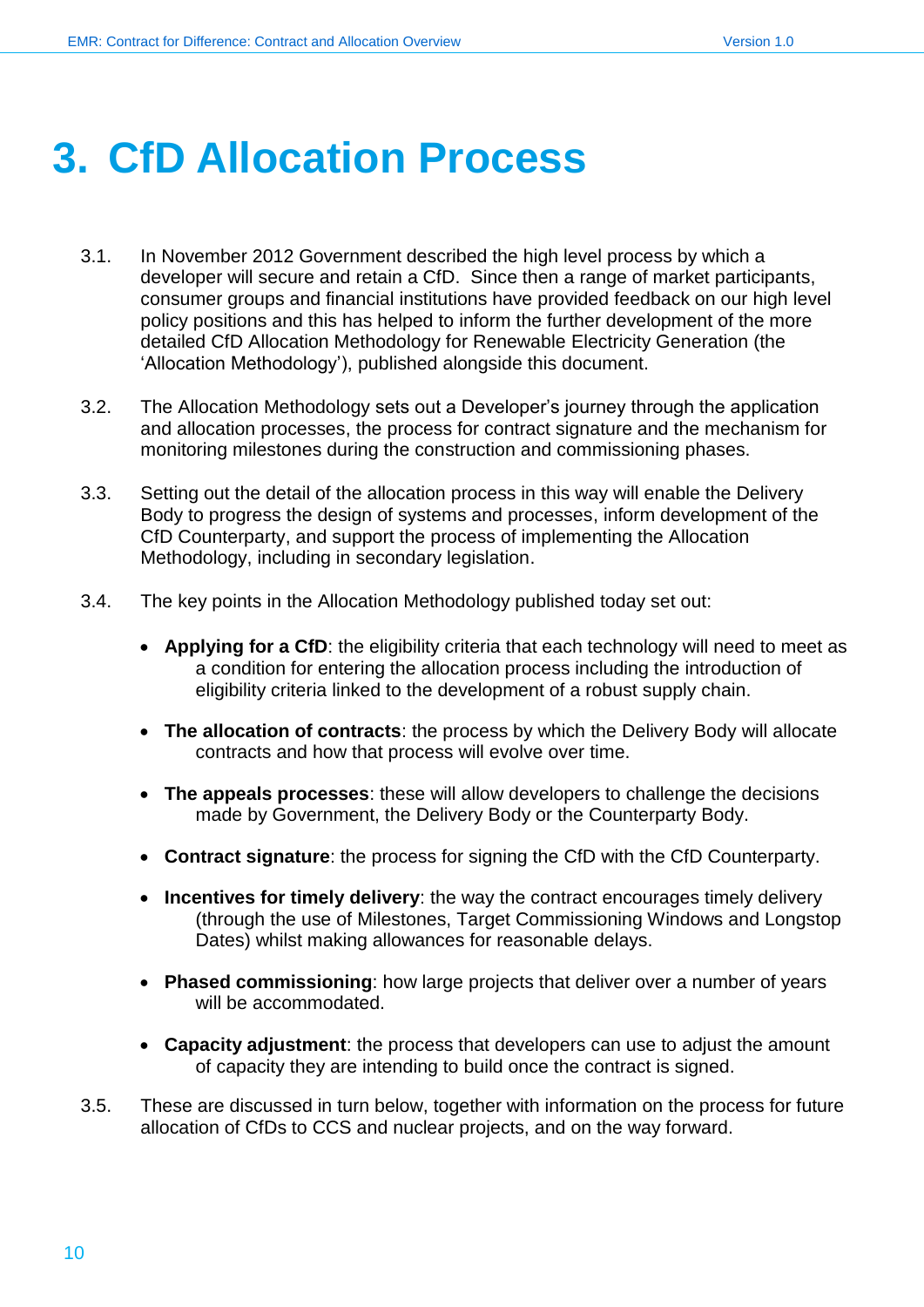# <span id="page-10-0"></span>**Applying for a CfD**

- 3.6. Only eligible generation may be supported under the CfD. Consequently in order to be considered within an allocation process, Developers will need to prove they meet set eligibility criteria.
- 3.7. Each CfD applicant will need to demonstrate that they are developing an eligible technology which meets minimum size thresholds for new and additional renewables capacity.
- 3.8. Eligibility criteria will be technology specific, but as a minimum will require the project to have a valid planning permission and have accepted a grid connection offer for the generating station. For some technologies – particularly biomass – there may be some additional requirements.
- 3.9. CfD applicants will also be required to make a declaration that they have not received support under the Renewables Obligation, small scale FiT or the Non Fossil Fuel Obligation. An exception to this rule is set out for existing co-fired stations under the Renewables Obligation which may convert and receive a CfD as a biomass conversion.
- 3.10. In addition to meeting the above criteria, larger projects<sup>6</sup> will also need to provide the Delivery Body with a letter from the Government certifying that it has prepared a supply chain plan which meets a defined standard. Government will publish details of the supply chain standards that a plan must meet and define the submission and assessment processes before the end of 2013.
- 3.11. A Developer's CfD application will also need to specify the project name, size, location, target commissioning date and make clear whether they are seeking to deliver in phases.

## <span id="page-10-1"></span>**Strike price and budget information**

- 3.12. The proposed CfD strike prices are set out in the draft Delivery Plan that Government published on 18 July. It is Government's intention to use strike prices as the principal means of bringing forward sufficient low carbon generation, while remaining within the CfD budget. Government will continue to keep the costs of constructing low carbon generation under review and where necessary will amend strike prices for new generation to ensure value for money.
- 3.13. Government will inform the Delivery Body of the CfD budget and any other supporting assumptions, so that the Delivery Body can manage the allocation process.

 $<sup>6</sup>$  i.e. above a specified threshold, which is yet to be determined.</sup>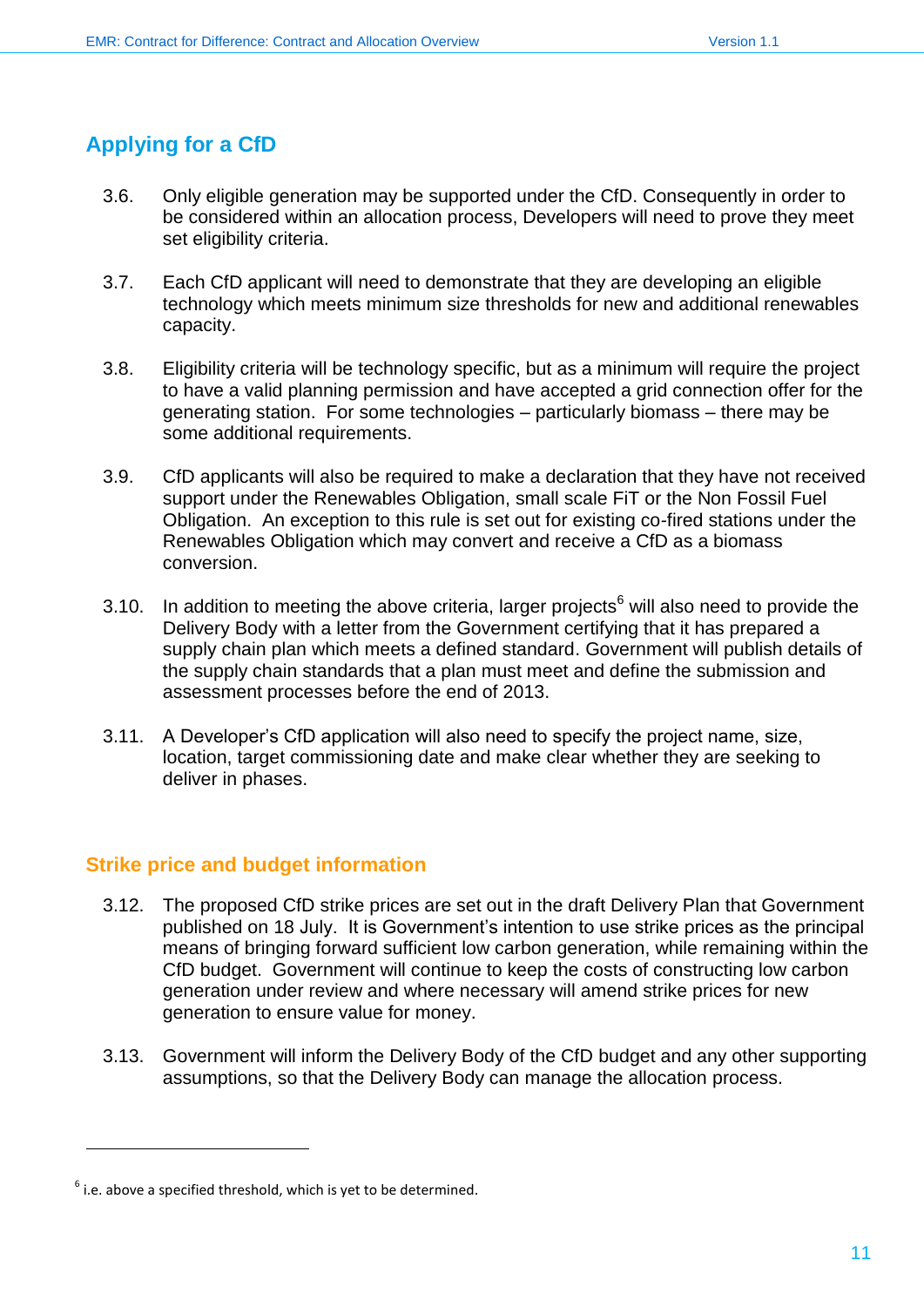# <span id="page-11-0"></span>**The Delivery Body's contract allocation process**

- 3.14. Contracts will be initially allocated on a 'First Come, First Served' (FCFS) basis, whilst there is sufficient headroom in the CfD Budget. When 50% of the CfD Budget has been allocated through FCFS allocation the Delivery Body will check whether Government has room within Levy Control Framework (LCF) to allow FCFS allocation to continue<sup>7</sup>. If there is insufficient LCF budget available, the Delivery Body will begin to allocate CfDs through Allocation Rounds. The project that triggers the move from FCFS to Allocation Rounds will not receive a CfD through the FCFS process. The move to Allocation Rounds for a given delivery year will trigger the move to Allocation Rounds for all delivery years.
- 3.15. Once Allocation Rounds are in operation, the Delivery Body will seek to run two rounds per year. The application requirements for the developer will be similar to that for the FCFS period of allocation, though applicants can choose to provide a sealed bid setting out the strike price they would be prepared to accept in the event of a constrained allocation round.
- 3.16. Initially Allocation Rounds are expected to provide all eligible applicants with a CfD. However at some stage there may be more capacity trying to secure a CfD than can be supported by the remaining Budget for a particular delivery year (or across multiple years). At this point the Delivery Body will, again, check with Government whether the wider LCF budget can support unconstrained rounds continuing for that delivery year. If insufficient LCF budget is available then a constrained allocation process will be run allowing projects to be ranked by price with CfDs being secured by the least expensive projects.

# <span id="page-11-1"></span>**Appeals provisions**

3.17. Legislation will provide Developers a process for appealing Delivery Body decisions on eligibility to enter the application process and on allocation, where Developers have reason to believe that the Delivery Body incorrectly applied the rules. This will be a two stage process. First, the Delivery Body will check and review their decision at the request of the unsuccessful applicant. Second, if the applicant still believes that there is an error of fact or process, they will be able to appeal to Ofgem to check the Delivery Body's decision. The appeals process timing will be built into the allocation timetable so that no further allocation of CfDs will be made until any outstanding appeals are satisfied, thereby protecting applicants whilst they are going through this process.

 $^7$  DECC will review this parameter in light of further work on the mechanisms which will govern the management of the Levy Control Framework Budget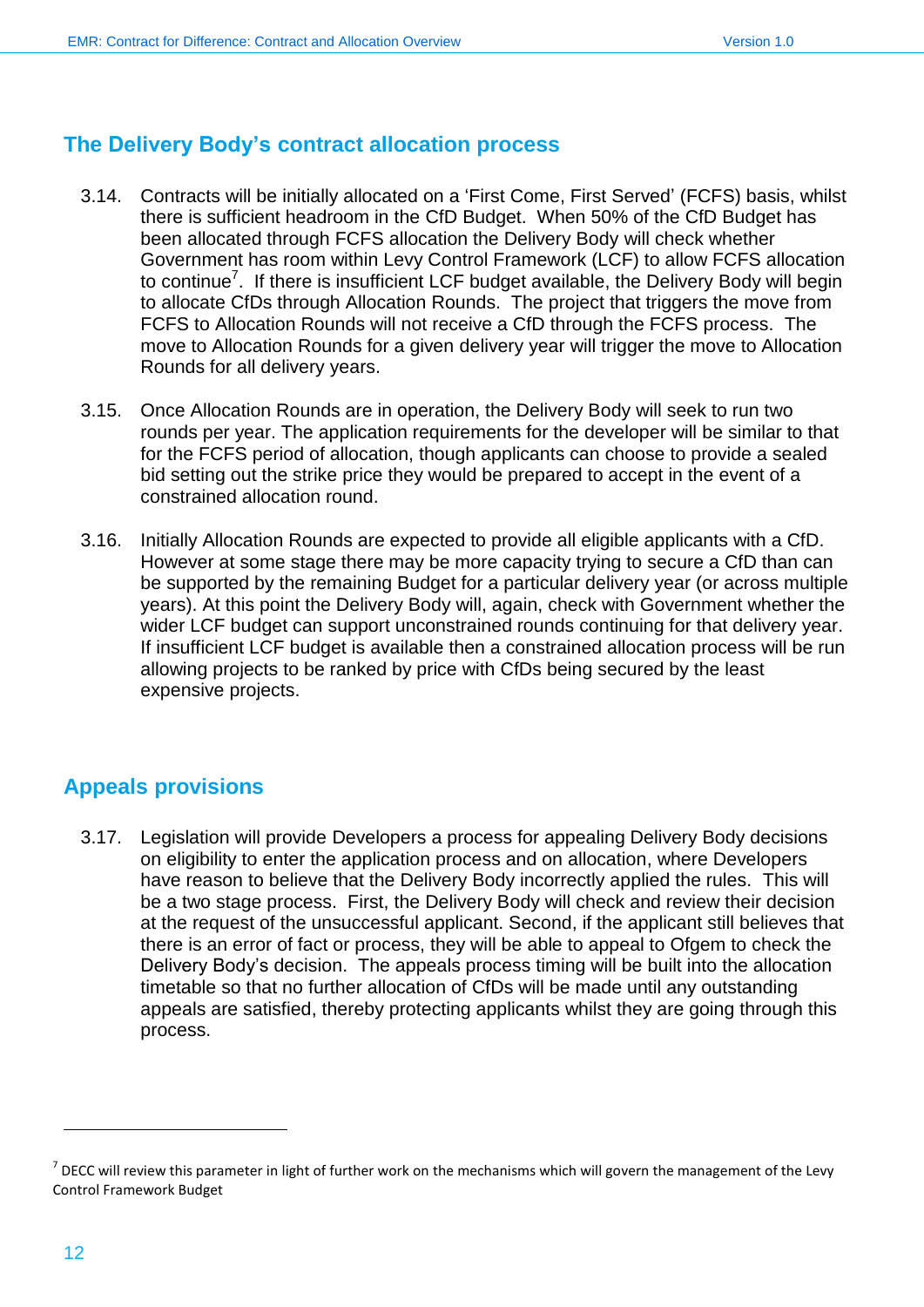3.18. It is currently under consideration whether to provide specifically within the legislation for recourse to the Courts where the Developer continues to disagree with the decision having exhausted the above appeals process.

# <span id="page-12-0"></span>**The process for signing the CfD**

3.19. The Delivery Body will direct the CfD Counterparty to offer a contract setting out the terms (e.g. target commissioning date, window, longstop date, etc) on which the contract will be offered to the successful applicant. The CfD Counterparty will then offer the contract and the applicant will have a set period of time to return a signed contract to the CfD Counterparty who will then sign it, bringing the contract into force.

## <span id="page-12-1"></span>**Incentives for timely delivery**

- 3.20. Government is keen to ensure that the CfD budget is used effectively and results in low carbon generation being developed. For this reason, projects that have secured a CfD will be monitored and face incentives under the contract to deliver in a timely fashion.
- 3.21. The first part of this system is the Substantial Financial Commitment milestone, which will need to be met within one year of signature of the contract. This will be proven by Developers providing the CfD Counterparty with evidence they have spent a (technology-specific) percentage of overall costs by the milestone date and/or that they have signed contracts committing significant expenditure against the delivery of the agreed capacity by the Target Commissioning Date.
- 3.22. The second element is the use of a Target Commissioning Window. This window is the period of time within which a developer is able to build and commission (including achieving the conditions precedent in the contract) without penalty. The length of the Target Commissioning Window aims to reflect the technical challenges faced by Developers of each generation type, and set so as to encourage timely delivery of the project. Once the Target Commissioning Window finishes the contract duration starts to expire, providing an incentive under the contract to Developers to plan their projects to deliver within this window.
- 3.23. The third element is the Longstop Date. This ensures that the available budget for CfDs is not permanently tied up by projects which fail to commission, and provides Developers with incentives up front to ensure that they apply for CfDs only for those projects that have a high likelihood of successful completion. Termination rights arise after the Longstop Date, which give the CfD Counterparty the right to withdraw the CfD from a project which has not delivered (which then allows the Delivery Body to reallocate that relinquished support to other viable projects).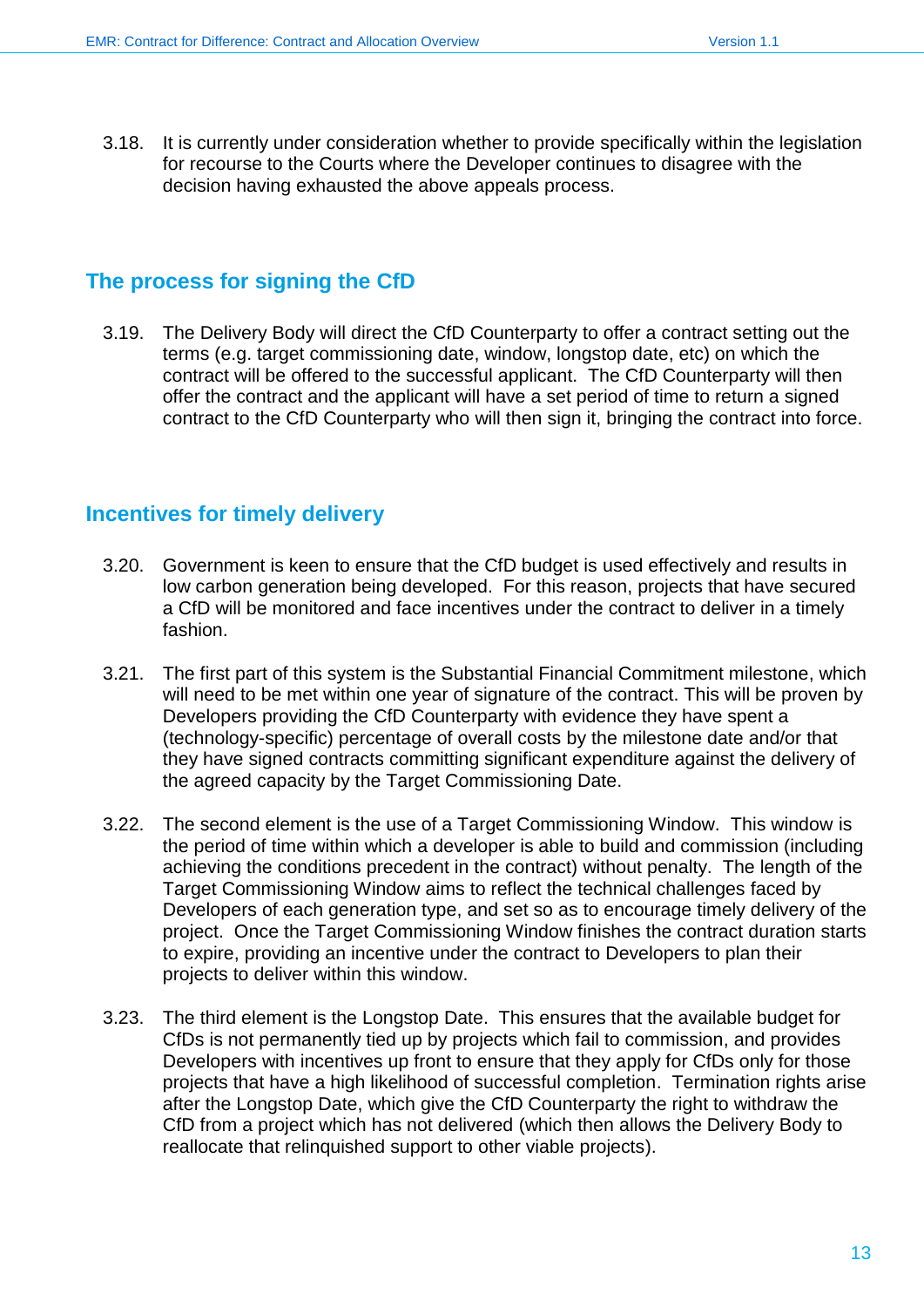3.24. Both Target Commissioning Windows and Longstop dates will be technology specific.

# <span id="page-13-0"></span>**Phased commissioning**

- 3.25. Some offshore wind projects are built in a series of annual stages or 'phases'. The CfD allocation process therefore sets out a mechanism to ensure that these projects can secure a CfD and be held to account against appropriately tailored Substantial Financial Commitment Milestones, Target Commissioning Windows, Longstop Dates and Termination Provisions.
- 3.26. To qualify for phased CfD support, offshore wind projects must meet the following conditions:
	- a. The total capacity of the project must not exceed 1500MW. Any project with a capacity greater than 1500MW will not be eligible;
	- b.All phases of the project must be within the same Crown Estate lease area, i.e. offshore wind development with the same owner/operator which are in different parts of the country will not be eligible for phasing;
	- c. At least 35% of the capacity must be registered in the first phase;
	- d. The Target Commissioning Date for the first phase must be no later than 31 March 2019; and
	- e. The Target Commissioning Date for the final phase must be the earlier of the two following points:
		- i. no later than two years after the Target Commissioning Date of the first phase;
		- ii. no later than 31 March 2021
- 3.27. Each phase of a qualifying project will receive the strike price applicable at the Target Commissioning Date of the first phase. Each phase will then attract a separate Target Commissioning Window, with only the first phase attracting the risk of contract termination (which provides an appropriate contractual incentive for the project to progress in a timely manner, without exposing developers to the risk of termination should later phases fail to progress as originally planned).

# <span id="page-13-1"></span>**Capacity Adjustment**

3.28. The November Operational Framework proposed that projects would need to deliver at least 95% of the capacity they initially proposed in their application by the CfD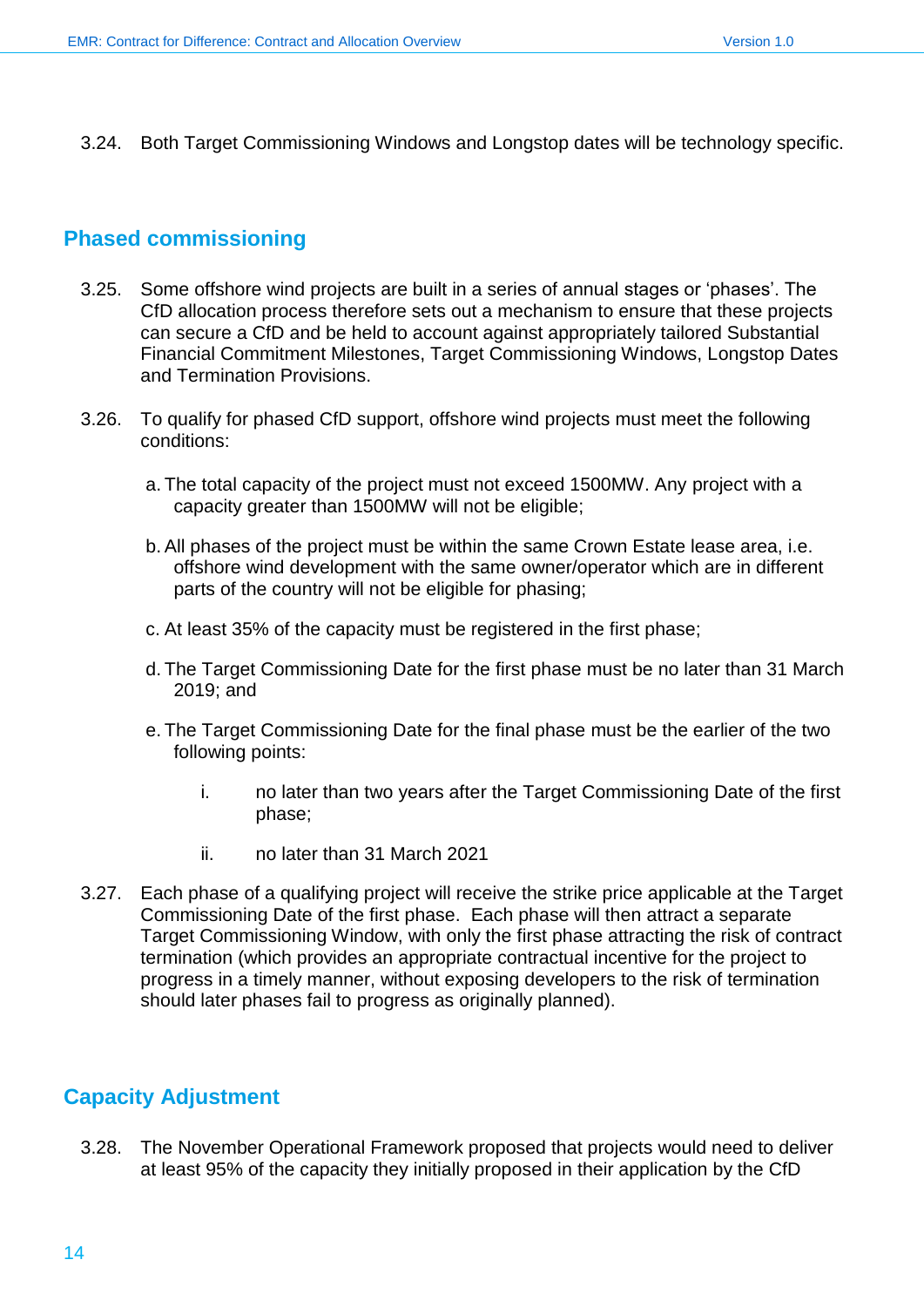longstop date or their CfD would be terminated. Following feedback from industry we will introduce a greater degree of flexibility. Developers will be able to vary their capacity by circa 30% less than the initially agreed capacity.<sup>8</sup> Part of this flexibility will be available without any cost, whilst the remainder will result in an adjustment to the strike price. This approach provides developers with considerably more flexibility, whilst also ensuring that the contract provides a financial incentive for developers to plan to deliver capacity in line with their original application, supporting the efficient use of the CfD Budget.

- 3.29. In particular, we are now proposing to include in the contract the right to two 'costfree' capacity adjustments: (i) flexibility that must be used or surrendered at the Substantial Financial Commitment Milestone and (ii) flexibility that is available up to the Longstop Date. We currently propose allowing a 5% adjustment to be made at each of these stages (each applied to potentially reduce the capacity delivered below the level originally allocated / applied for).<sup>9</sup>
- 3.30. In addition to the two cost-free capacity adjustments, we also propose to allow the developer to deliver less than the adjusted level of capacity, albeit at a reduced strike price. Contract Termination would only be a risk if the amount of capacity delivered by the Longstop Date falls below a minimum level, which will be set at circa 70% of the initially agreed capacity. It would be open to Developers to plan to use this flexibility at any time; so a Developer might choose at financial close to change its project in a way that reduced capacity delivered (in the knowledge that this will reduce the strike price).
- 3.31. This new proposal allows greater flexibility, incentivises delivery and reduces the threat of termination which might otherwise increase the cost of investment.
- *3.32.* We will continue to review this approach in light of feedback from stakeholders and will consider whether we could achieve a similar result without a termination right and instead rely solely on a strike price adjustment.

# <span id="page-14-0"></span>**Nuclear and CCS**

l

3.33. The arrangements in this document are specific to renewables technologies. Government's intention is that future CfD allocation for nuclear and CCS projects takes place through competitive project selection processes, wherever practical and effective. This is in line with Government policy of increasing competition within and between low-carbon technologies, which over time will assist with meeting Government's goals for least-cost decarbonisation of the power sector over the longer

 $^8$  Developers are also provided with flexibility should 'force majeure' occur and if the completion of their project is affected by relevant geological issues (more detail is set out in Section 4 of this document).

 $^9$  This capacity adjustment only allows reductions below the original contract capacity. These flexibilities are not symmetrical and do not allow Developers to increase the contracted capacity.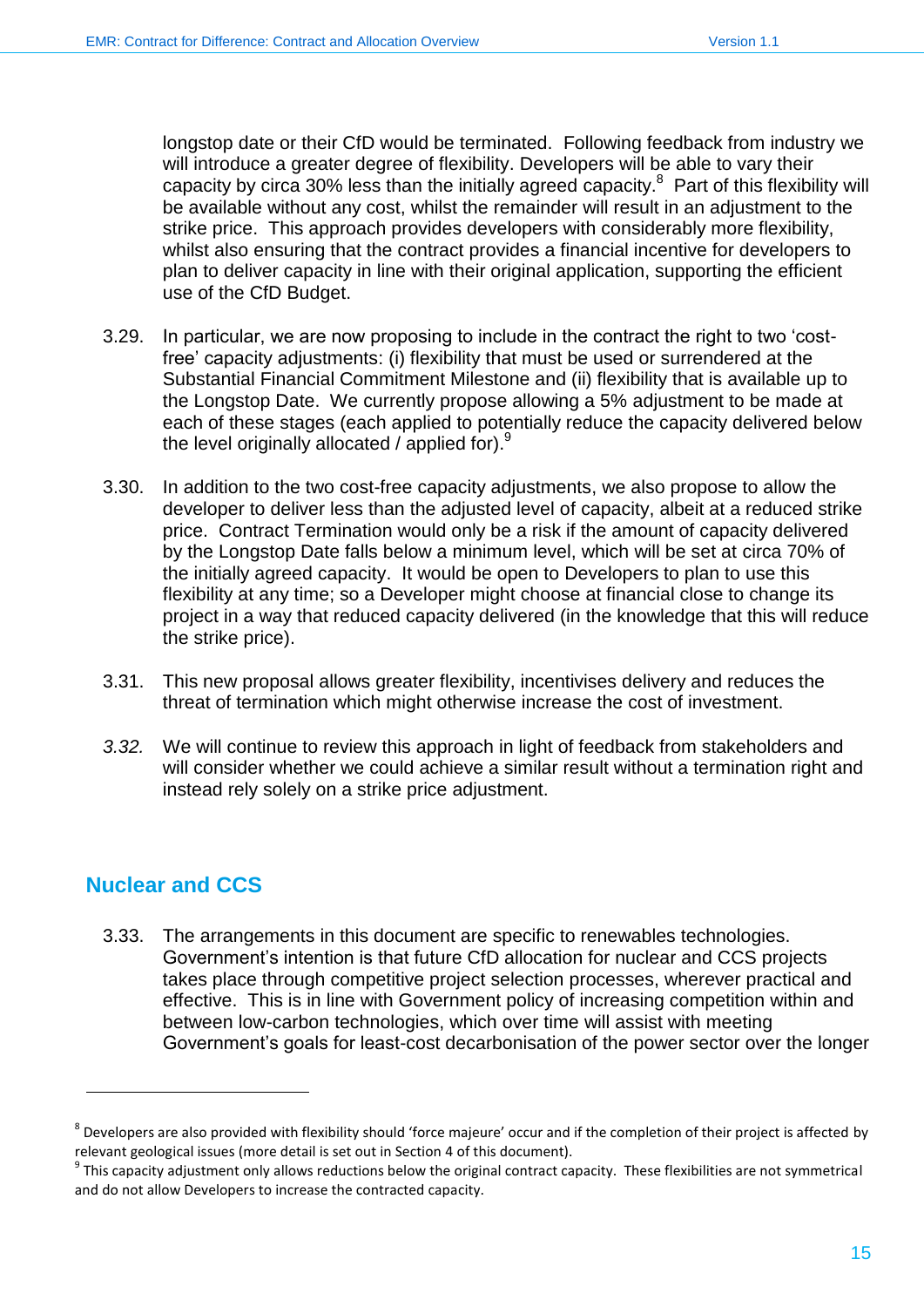term, and should also facilitate more effective management of the Levy Control Framework.

- 3.34. Bilateral negotiation remains an alternative for nuclear and CCS CfD allocation where competitive processes are not practical. In such circumstances, any final allocation decision would still be subject to strict value for money considerations and an assessment of overall budget constraints. It is open to Government to amend any budget allocation between technologies, which may be an important way to foster inter-technology competition and maximise value for money.
- 3.35. We expect to engage further with nuclear and CCS developers in developing these arrangements during the remainder of this year. We will also be assessing with developers the applicability of the draft generic CfD to early stage CCS projects and whether this needs to be tailored to provide appropriate support for this technology.

# <span id="page-15-0"></span>**Next Steps on CfD allocation**

- 3.36. We will engage with delivery partners as well as industry stakeholders over the summer to:
	- develop the Allocation Methodology to a level of detail that supports implementation;
	- inform certain aspects of the design of the allocation processes that are to be delivered (notably the structure of the flexibilities available to Developers, the approach to phased projects and the implementation of price rationing); and
	- develop and assess the options regarding the timing and design of any competitive processes for nuclear and CCS.
- 3.37. With regards to nuclear and CCS we will invite stakeholders to a first workshop in September to assist in developing options, with a further session to discuss the assessment of these options later in the year. Based on feedback from stakeholders, we will provide an updated position on nuclear and CCS allocation in December alongside the final Delivery Plan, with the timing of any final decision to be confirmed, but having regard to developers' needs.
- 3.38. In parallel we will draft secondary legislation to give effect to Government's policy choices. We will consult on the form of this legislation in the autumn.
- 3.39. Further detail of the budget available to low-carbon generation, and the CfD strike prices, was included in the draft Delivery Plan published 18 July 2013. Subject to Royal Assent, a final Delivery Plan will be published in December 2013.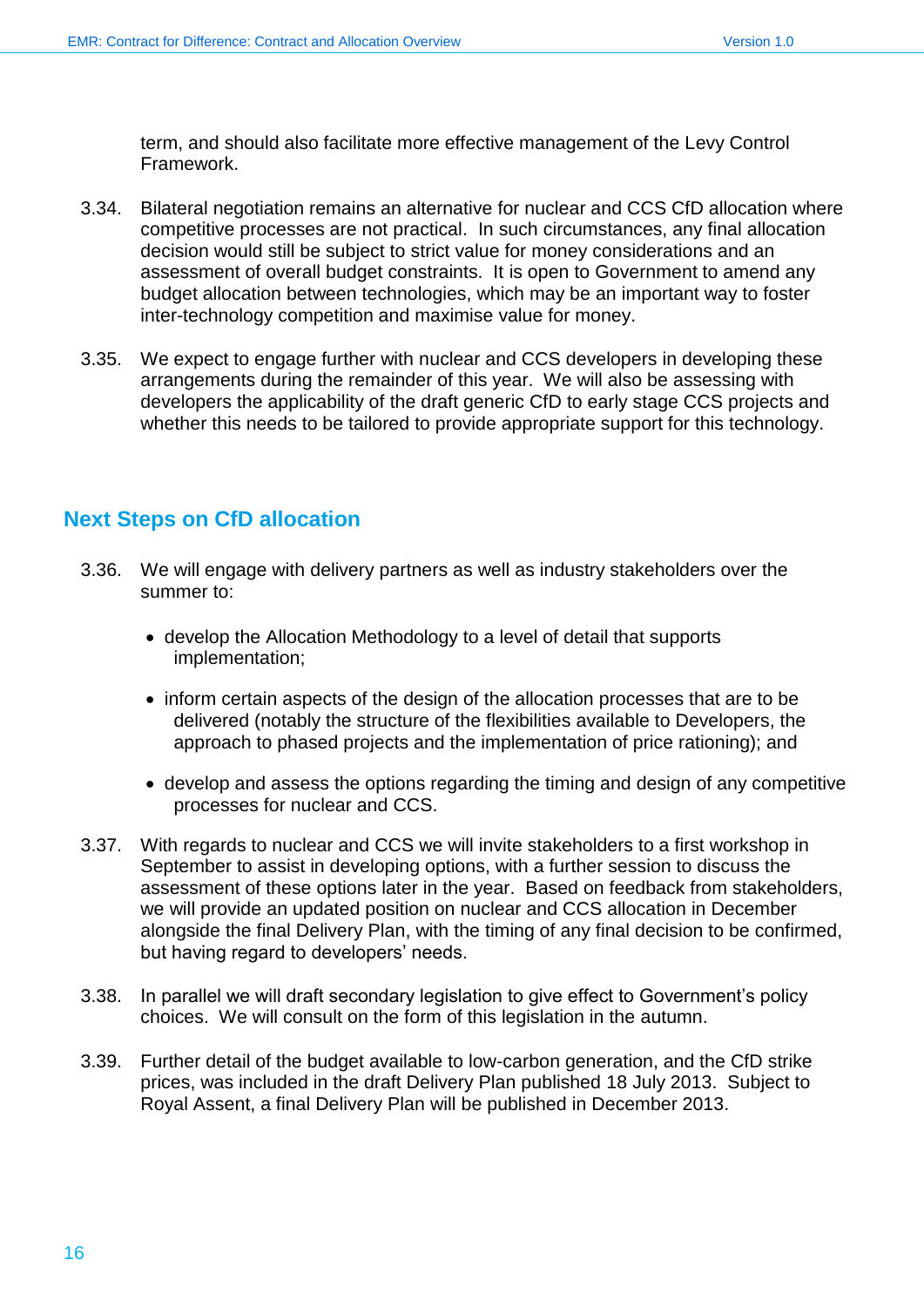3.27. The intention remains to implement the CfD mechanism in summer 2014. This is, of course, subject to Royal Assent to the Energy Bill 2012, Parliamentary time and approval of secondary legislation.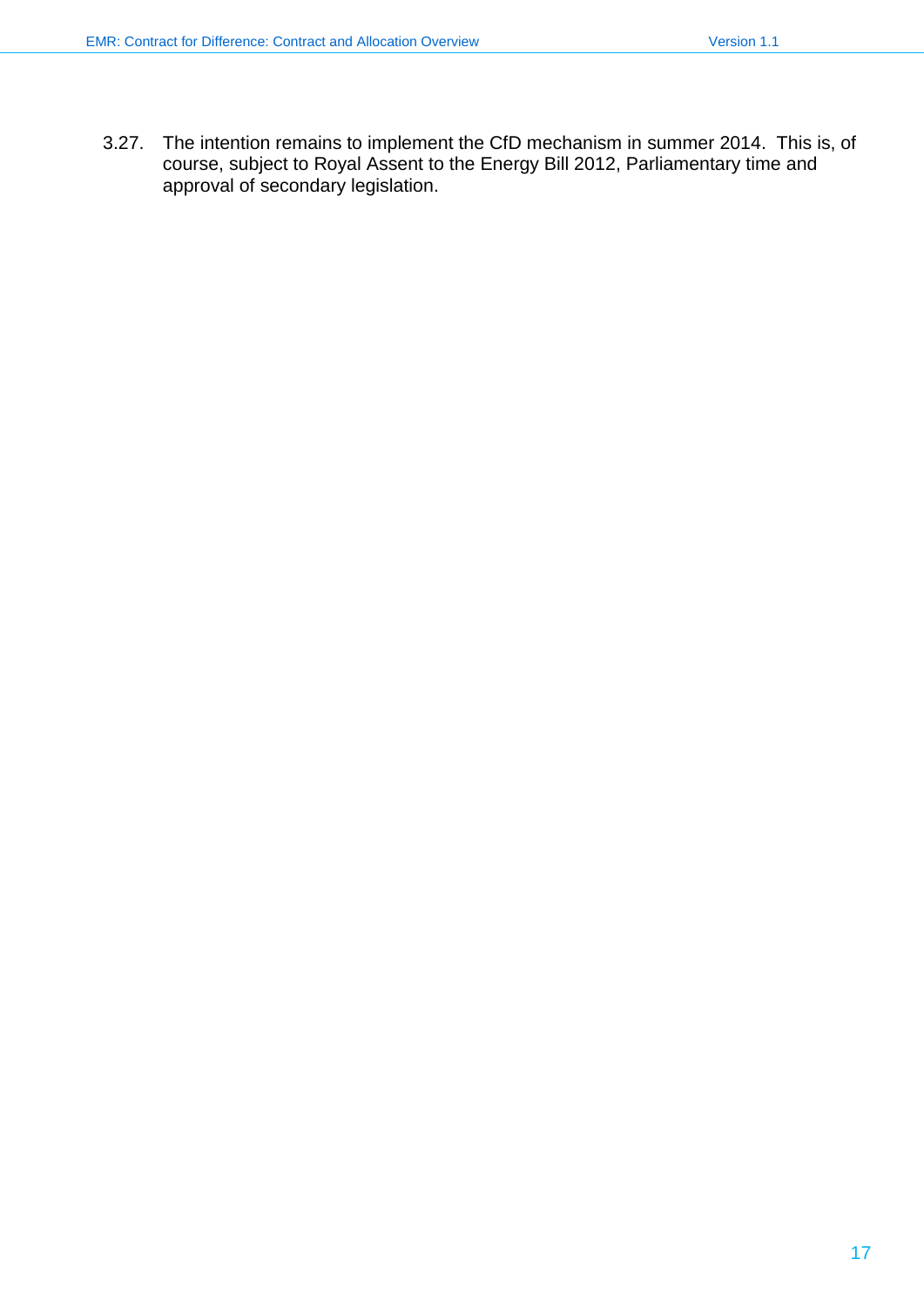# <span id="page-17-0"></span>**4. CfD Contract Terms**

- 4.1. The Draft CfD Contract Terms published today contain detailed information about rights and obligations of Developers who enter into a CfD. This information therefore provides further detail on the overall allocation of risk, building on the information previously published. The Draft CfD Contract Terms also provide developers and investors with additional information on the operation of the CfD regime as a whole.
- 4.2. Where the drafting of the clauses is not complete we have set out within this document our intention of what will be included in the final contract terms. We have also provided explanatory notes to the Draft CfD Contract Terms which explain the meaning of key clauses and the operation of the contract.
- 4.3. The key terms that have been updated and the policy confirmed since November are listed below:
	- Contract Term
	- Installed Eligible Capacity Adjustment
	- Termination
	- Metering Arrangements<sup>10</sup>
	- Inflation Indexation
	- Reference Price
	- Refinancing
	- Change in law and other adjustment
	- Force Majeure
	- Dispute Resolution
	- Relevant Geological Issue adjustments
- 4.4. In each case, further detail is set out in the Draft CfD Terms and in the accompanying Explanatory Notes, and a summary included in this document.

<sup>&</sup>lt;sup>10</sup> Including the arrangements for the Renewable Qualifying Multiplier, Fuel Management and Sampling Agreements.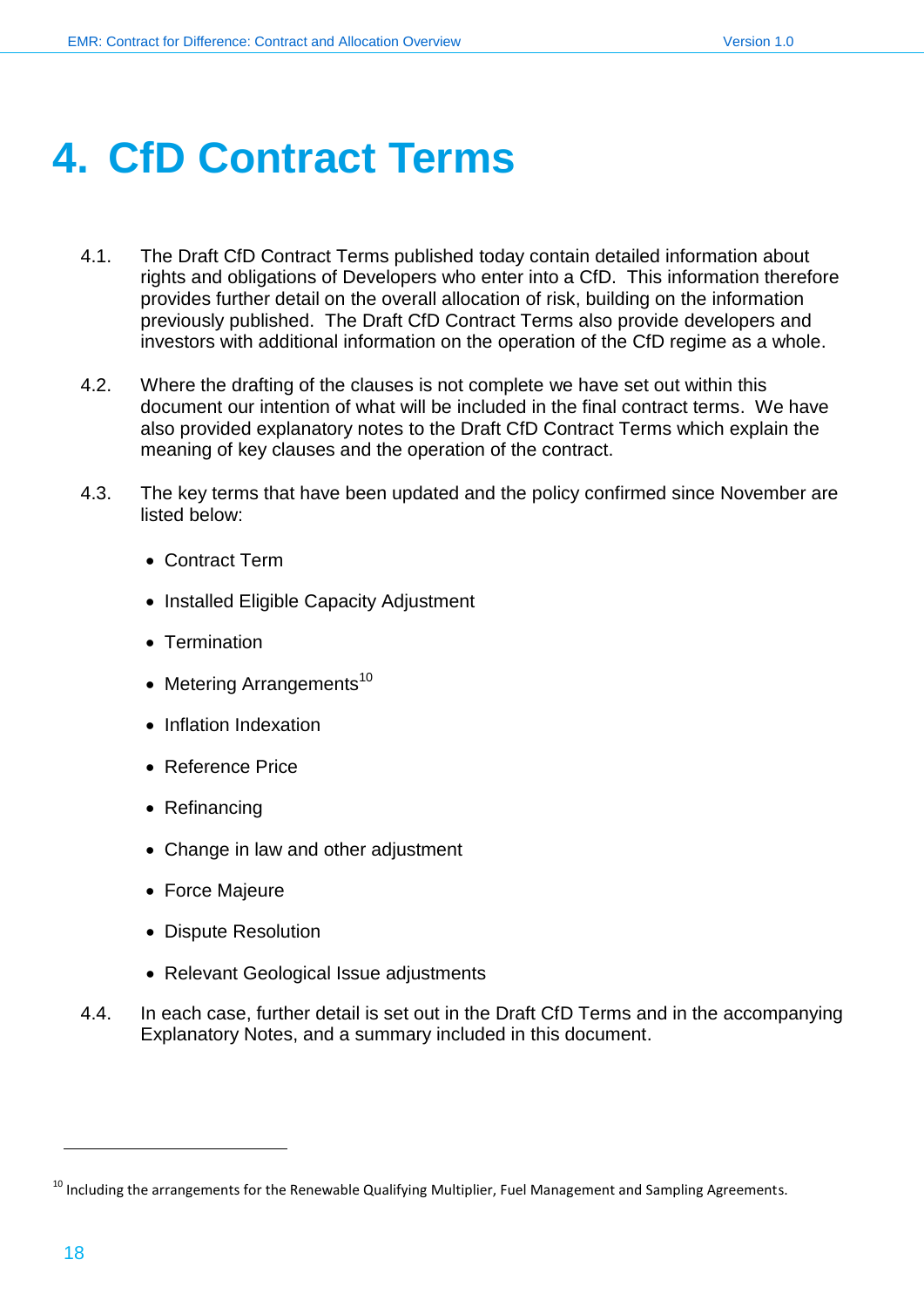#### <span id="page-18-0"></span>**Contract Term**

- 4.5. The EMR Spending Review Announcement of June 2013<sup>11</sup> confirmed our position that the appropriate duration for CfD difference payments (for most renewable technologies) would be 15 years. This position is based on a trade-off between value for money for consumers and bankability for investors. These factors are in tension, with analysis suggesting that a shorter contract gives better value for money, but investors tend to prefer a longer period of support.
- 4.6. The decision on the standardised contract length was based upon a need to balance these conflicting tensions. However, the Secretary of State will retain the flexibility to allocate CfDs directly where there is a strong case to do so, for example for early CCS, nuclear, tidal range and potentially large hydro projects. These directlynegotiated CfDs might include a number of variations, including to the duration of CfD difference payments (and thus the overall contract length).

#### <span id="page-18-1"></span>**Termination**

- 4.7. Based upon significant feedback since the publication of the November CfD Heads of Terms<sup>12</sup> we have reduced the number of default termination events and as a result the Draft CfD Terms now provide for an appropriate and proportionate approach to contract enforcement. Events which give the CfD Counterparty a right to terminate a CfD will now be limited to:
	- a. failure by the Generator to achieve the Initial Conditions Precedent within a limited period after contract signature, the Significant Financial Commitment milestone or the Further Conditions Precedent by the technology specific Long Stop Date (see CfD Allocation Process), subject to force majeure and grid connection delay protections;
	- b. where a Qualifying Change in Law prevents completion of construction or permanently prevents generation in the operation phase; and
	- c. breaches of specified key provisions of the CfD, principally insolvency, nonpayment, failure to comply with collateral obligations, fraud, loss of legal ownership, metering non-compliance, and breach of the CfD's transfer obligations.

<sup>11</sup> https://www.gov.uk/government/uploads/system/uploads/attachment\_data/file/209276/EMR\_Spending\_Review\_Announ cement - FINAL PDF.pdf

<sup>12</sup> https://www.gov.uk/government/uploads/system/uploads/attachment\_data/file/65636/7078-electricity-market-refrormannex-b.pdf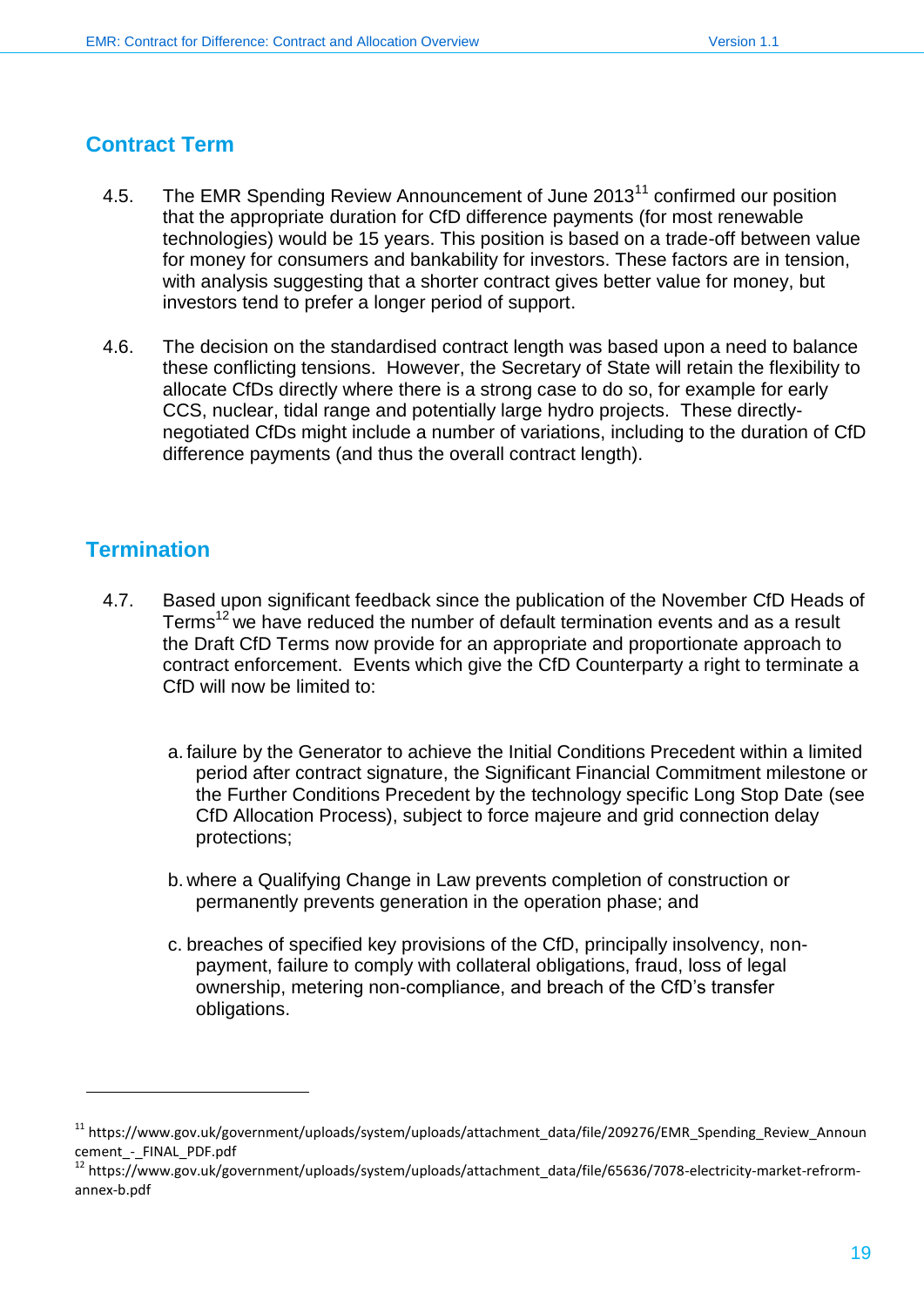- 4.8. Under (a) and (b) neither party is entitled to a termination payment, albeit that under (b) the Generator may receive compensation under the Change in Law provisions. Termination under (c) requires the Generator to pay a termination payment to the CfD Counterparty where they occur on or after the start date (i.e. when the contract duration starts to expire).
- 4.9. Stakeholders were concerned that an immediate Termination event associated with the failure to pay any difference payment or other payment (referred to in Draft CfD Contract Terms as Net Payable Amount and non-Net Payable Amount) could lead to 'hair-trigger' termination events. We have reduced the risk of such events occurring by introducing cure periods for these events before termination can take place.

# <span id="page-19-0"></span>**Metering Arrangement**

- 4.10. Metering arrangements have been designed to support a wide-range of generation technologies. We have also sought, where possible, to establish consistency with existing metering arrangements. For example, where generators sell their power on the Transmission System and Distribution Systems, the contract will provide for loss net adjusted metered energy for each settlement period, at the BSC (Balancing and Settlement Code) boundary point. This is consistent with existing settlement arrangements under the BSC.
- 4.11. Where a generator uses a Fuel with Variable Renewable Energy Content, it will be necessary to introduce specific provisions to ensure that payments under the CfD are  $accurate$ . In such circumstances<sup>13</sup> an additional calculation (a Renewable Qualifying Multiplier (RQM)) will be applied to a generator's loss-adjusted net metered output value, to determine the level of 'low carbon' metered output that is eligible for support payment.
- 4.12. The RQM calculation is likely to be linked to fuel sample testing results, enforced through a Fuel Measurement and Sampling Agreement (FMSA). Further information on how FMSA will work, its objectives and requirements are currently under development and will be shared over the coming months. It is our expectation that this will mirror existing arrangements, where appropriate, that are already in place for the Renewable Obligation scheme.

<sup>&</sup>lt;sup>13</sup> Where a generator uses a fuel with variable renewable energy content, a FMSA will need to be agreed and executed with the Counterparty prior to contract start date.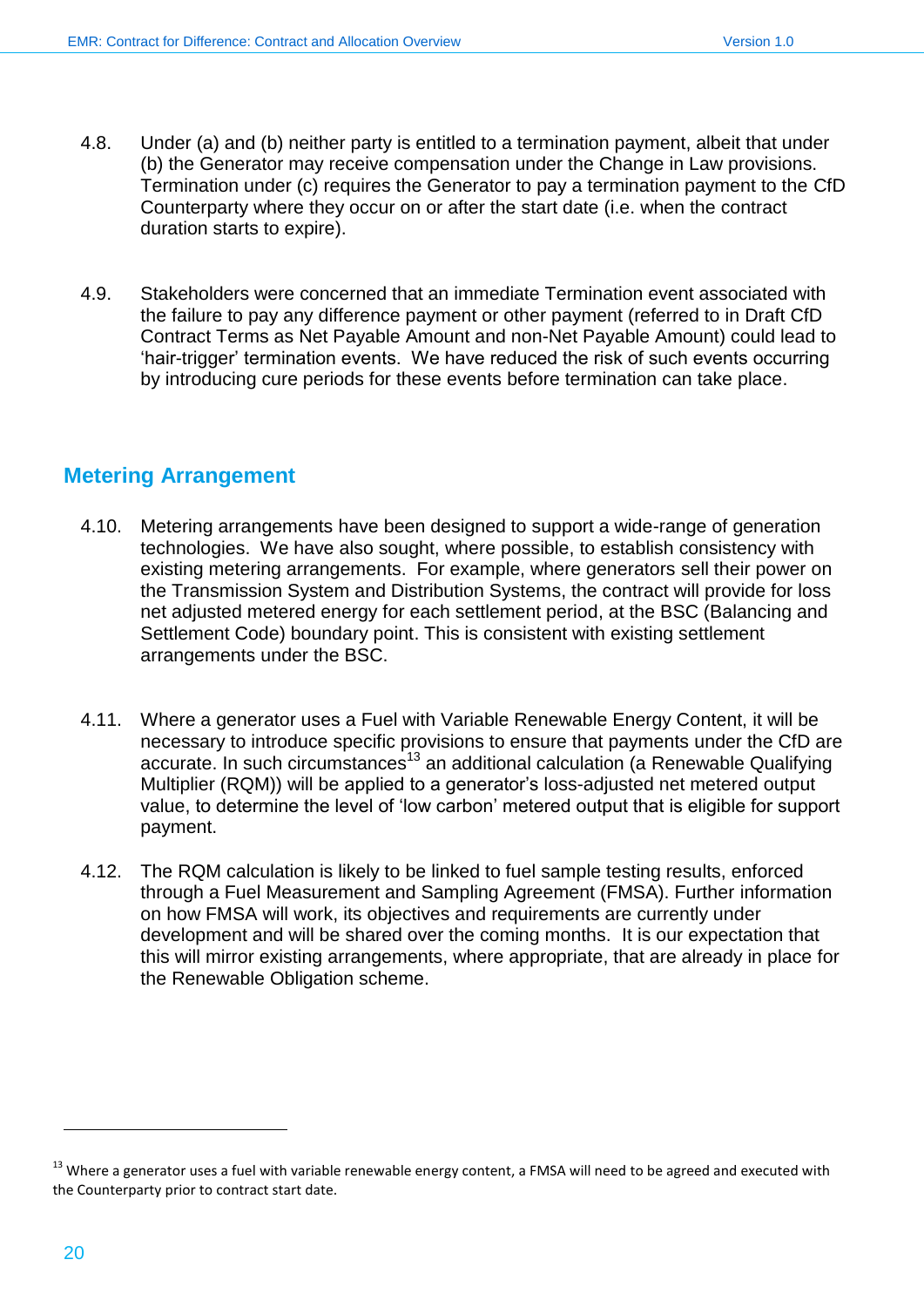#### <span id="page-20-0"></span>**Private Wire Generation**

- 4.13. We are currently developing separate metering arrangements for generators who operate inside private wire networks. This will include generators who are engaged in the private generation and supply of electricity, outside of the BSC and the Transmission and Distribution networks.
- 4.14. The arrangements being developed will include a:
	- a. method for metered data collection and processing;
	- b. model for calculating metered output for settlement; and
	- c. framework for enforcing the compliance and technical assurance of metering systems, data integrity and the accuracy of metered output.
- 4.15. As above, where appropriate, a RQM calculation will be applicable to determine eligible 'low carbon' metered output, linked to a FMSA for those facilities that fall within Private Wire Networks.
- 4.16. We will continue to work with the Expert Group on Metering in developing these arrangements.

## <span id="page-20-1"></span>**Dual Scheme Facilities**

- 4.17. In line with the Government's 2011 White Paper on Electricity Market Reform<sup>14</sup>, the CfD scheme will seek to provide support for any additional, separate and unaccredited capacity installed by a generator who has their existing capacity accredited under the Renewable Obligation scheme (Dual Scheme Facilities).
- 4.18. To prevent the risk of double support, Dual Scheme Facilities will be expected to treat the capacity accredited under each scheme (including both fuel and electricity inputs, and electricity outputs) as distinct and separate.
- 4.19. To enable this process, we are developing a set of specific metering requirements (building on those discussed in the RO Transition consultation document<sup>15</sup> published in July 2013). These requirements are likely to include a condition that the administrators of each scheme should be satisfied that the metering system installed by the Dual Scheme Facility will meet the metering requirements outlined under each scheme.

<sup>&</sup>lt;sup>14</sup> [https://www.gov.uk/government/publications/planning-our-electric-future-a-white-paper-for-secure-affordable-and-low](https://www.gov.uk/government/publications/planning-our-electric-future-a-white-paper-for-secure-affordable-and-low-carbon-energy)[carbon-energy](https://www.gov.uk/government/publications/planning-our-electric-future-a-white-paper-for-secure-affordable-and-low-carbon-energy)

<sup>15</sup> <https://www.gov.uk/government/consultations/transition-from-the-renewables-obligation-to-contracts-for-difference>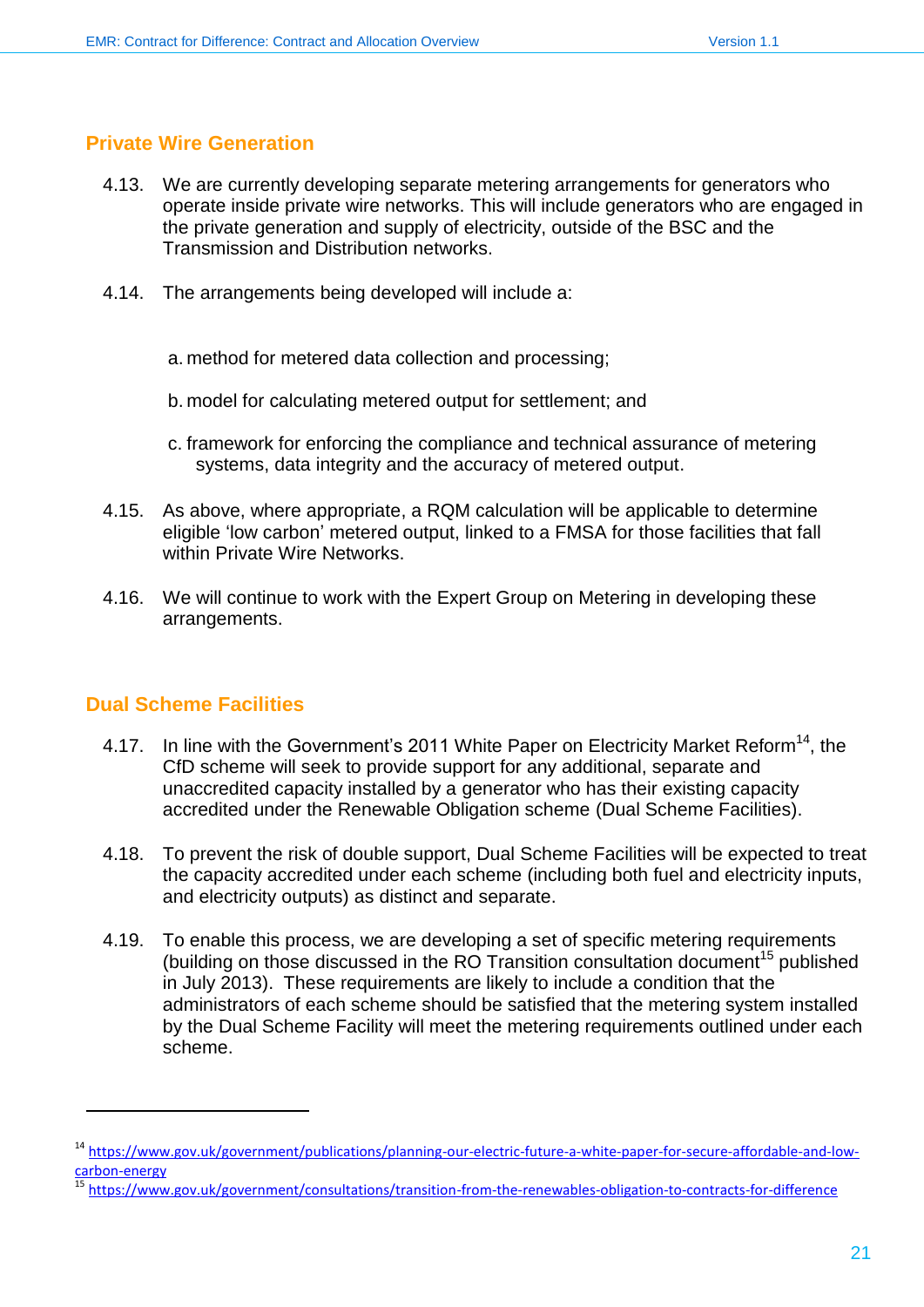4.20. We will engage with developers and existing generators as we develop these areas further and would welcome feedback on issues in relation to metering arrangements.

# <span id="page-21-0"></span>**Inflation Indexation**

- 4.21. In the November CfD Heads of Term we indicated that the CfD strike price would be indexed to the Consumer Price Index (CPI), either wholly or partially. In the EMR Spending Review Announcement of June 2013 we confirmed that the CfD strike price would be fully indexed in line with CPI throughout the entire term of the CfD.<sup>16</sup>
- 4.22. Whilst some investors indicated a preference for RPI, we consider that there is a clear case for CPI to be used for indexation: it is the preferred government measure of general inflation; is governed by international legislation; and therefore is arguably more robust and durable than alternative indexation measures.
- 4.23. The indexation of 100% of the CfD strike price, against a well understood general measure of inflation, should also accommodate the requirements of the wide a range of different investors we expect to come forward under the CfD. We believe that this should also be attractive to investors who have not traditionally participated in the financing of low carbon generation in the UK.

## <span id="page-21-1"></span>**Reference Price**

- 4.24. Previously we had stated our preference for the baseload reference price to be based on annual forward prices; giving a single market reference price for each year. This approach would deliver the most efficient outage planning by operators and therefore support security of supply and help minimise the total costs of managing the system.
- 4.25. However, industry has expressed concerns about low liquidity and consequent basis risk (i.e. of not being able to sell their output at the reference price) if we move straight to a year-ahead price. Additionally a number of concerns have been raised regarding the high cost of collateral and the inability to trade in a way that matches the reference price, due to restrictions on the minimum volumes which are traded. Overall, this could lead to greater risks to investors, and increase costs to consumers.
- 4.26. Some stakeholders have argued that the day-ahead index should be used for baseload generation, as this index would be the most robust. However, as we recognised in the November Operational Framework, using this approach for baseload generation could distort trading decisions and reduce incentives to time maintenance appropriately, thereby increasing overall costs.

<sup>16</sup> https://www.gov.uk/government/publications/electricity-market-reform-delivering-uk-investment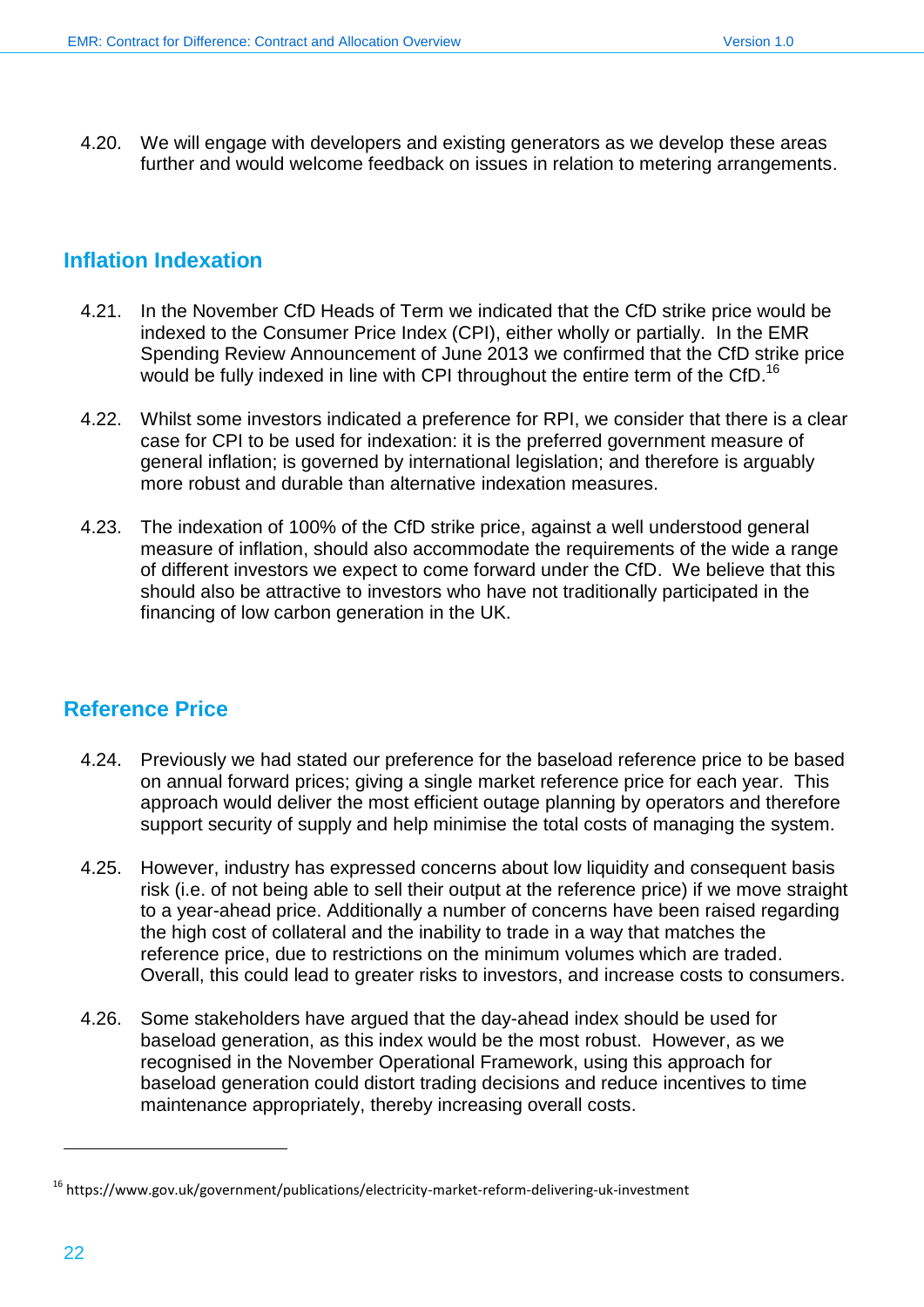- 4.27. Consequently, the reference price for baseload generation will initially be calculated from a forward season index  $\ell$  indices<sup>17</sup> selected using objective criteria to be set out in the contract (i.e. that there will be two reference prices each year; one set every six months). The criteria for selecting the index / indices are still being developed and as such are not included in the Draft CfD Contract Terms published today. However the following paragraphs set out our current intentions. We welcome views on these metrics and will work with industry to develop precise parameters over the coming months.
- 4.28. Given concerns around the reliability of reported prices, and practical difficulties of avoiding double-counting trades, it is intended that the index / indices used as a price source will be based upon actual, auditable trades. However, if a review shows that there is a sustained and material difference between the reference price and a reported market index, and that there is adequate confidence that this is not as a result of market manipulation, a reported index may be included in the reference price calculation (at an appropriate weighting factor). Any indices which cover less than a set percentage of total relevant volumes or fewer than a set number of trades will be disregarded.
- 4.29. For intermittent generation, the reference price will be the GB day-ahead hourly price published under the GB European market hub coupling arrangements. The contract sets out the backup arrangements for where this price is not directly available, which involves utilising prices from the two constituent auction platforms for the GB Hub day-ahead price – namely N2Ex and APX-UK.

# <span id="page-22-0"></span>**Reference Price Adjustment Post CfD Signature**

- 4.30. We are mindful of the need to ensure that the CfD Market Reference Price continues to be a fair representation of the price of electricity in the market (for intermittent and baseload generators) for the term of the CfD.
- 4.31. In particular, we are conscious of the need to take account of :
	- a. the potential for EU Market Coupling Arrangements to cause changes to the market in which a CfD Generator operates;
	- b. new relevant indices that are not used in the market reference price formulae being introduced into the electricity market or indices used within these formulae ceasing to exist, and
	- c. material changes to the volumes of electricity being traded through different platforms used within the market reference price formulae as time passes.

 $17$  Note that reference to index or indices is not an indication of any decision by DECC on relevant index/indices.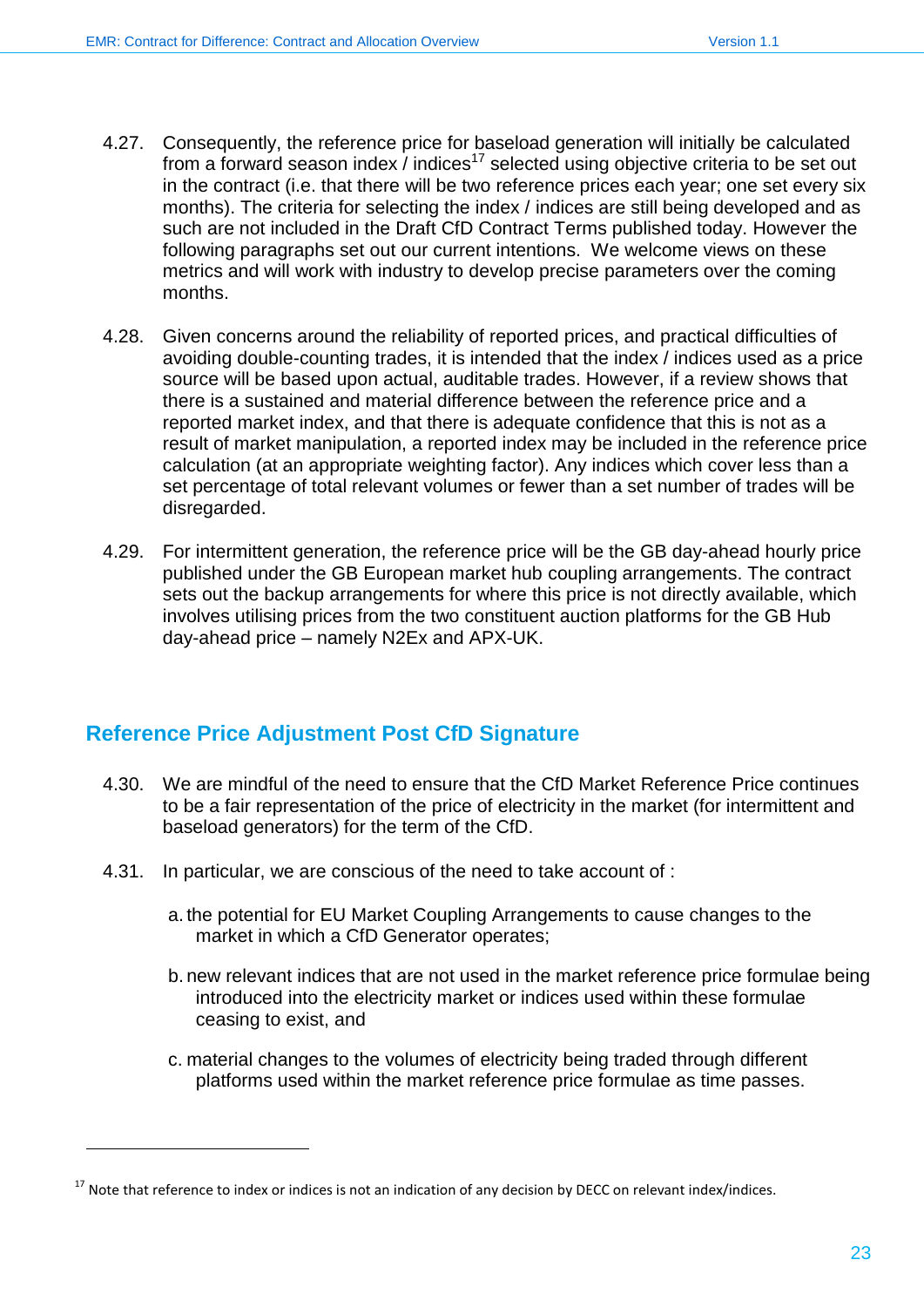- 4.32. It is our longer term intent to move from a Baseload Reference Price based upon season-ahead prices to a Baseload Reference Price based upon year-ahead prices for baseload generation. This move will occur when suitable indices are available in the market to achieve a robust reference price.
- 4.33. The formulae currently set out in Clause 7 (Baseload Market Reference Price) and Clause 8 (Intermittent Market Reference Price) do not allow for such changes to be factored in to the way in which the Baseload and Intermittent Market Reference Prices are calculated.
- 4.34. We are therefore developing provisions for the final CfD that will set out how these formulae will be updated following certain trigger events (such as, in particular, those referred to in the paragraph above).
- 4.35. It is our position that:
	- a. the way in which the Baseload and Intermittent Market Reference Prices would be adjusted, and the triggers for such adjustment should be deterministic in nature. This will provide potential generator signatories foresight and confidence in the way in which the Baseload and Intermittent Market Reference Prices could be adjusted following CfD signature; and
	- b. the provisions around (i) the triggers for Baseload and Intermittent Market Reference Price review, and (ii) the mechanics behind how the Baseload and Intermittent Market Reference Price would be adjusted would be set out within the CfD as contractual mechanisms.
- 4.36. We are mindful that it may not be possible to develop entirely deterministic procedures for the way in which the Intermittent/Baseload Market Reference Price would be adjusted in all circumstances. If this is the case, we consider that an independent expert or panel of experts would need to be provided for in the drafting of the CfD. Should such a panel be required we envisage that it would need to exercise a certain amount of discretion to adjust the Market Reference Price in accordance with stated principles. We are conscious in this instance that it would be important that potential generators and the CfD Counterparty could be confident in the impartiality of the independent expert(s).
- 4.37. It is our intention that any changes to the Baseload/Intermittent Market Reference Price should apply to all CfDs. We will work with industry to develop the most appropriate means to achieve this when we publish our final position in December.

# <span id="page-23-0"></span>**Refinancing**

4.38. In the November CfD Heads of Terms, we considered the potential role for 'Refinancing' clauses, which would have reduced Strike Prices should certain refinancing events reveal particularly high returns. Feedback received from investors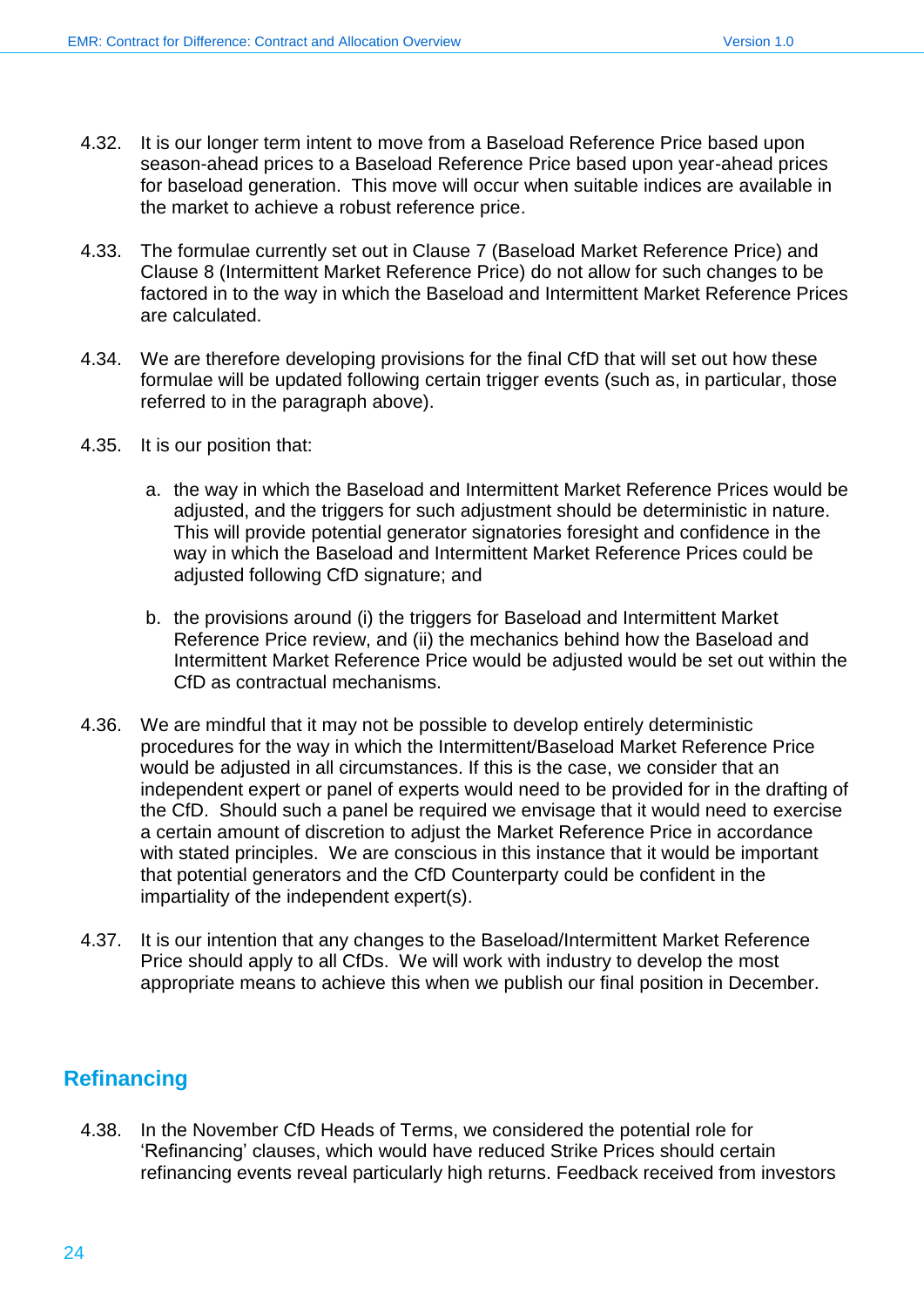and developers was that the imposition of such refinancing gain-share clauses could create an upfront barrier to certain forms of investment, and may have introduced additional risk that is currently not present in the RO regime.

- 4.39. We are also mindful of the importance of capital recycling to investment in new build projects, and of the impact of these conditions on investors' perceptions of the attractiveness of the UK as a place to invest (particularly those less familiar with the UK framework and who have a choice about where they invest their capital).
- 4.40. Therefore we have concluded that a refinancing/gain-share clause is not required in the CfD used within the standard allocation process.
- 4.41. However, it may be appropriate to include refinancing provisions where CfDs are directly negotiated. This is because the process of directly negotiating a CfD is likely to include the detailed scrutiny of financial models, which allows bespoke refinancing terms to be developed (where appropriate).

# <span id="page-24-0"></span>**Change in Law**

- 4.42. In the November CfD Heads of Terms<sup>18</sup> we set out an approach to change in law which included a number of tests to determine whether a project or the CfD Counterparty qualified for compensation. These tests included the type of change in law and the impact on the project of the relevant change in law. These were focused on changes in law that impacted upon a particular project or technology types.
- 4.43. Having considered feedback from stakeholders including concerns that projects might be vulnerable to general changes in law that were, in fact, intended to discriminate against a particular project or technology – the Draft CfD Terms now provide additional protection against certain changes in law.
- 4.44. In particular, they include clauses to cover general changes in law that have a discriminatory effect and which lack objective justification (defined as "Other Changes in Law" within the CfD). This is in line with our approach of offering cover for changes which are targeted at CfD generators or a particular technology type, but not for changes which have a broader impact or which are introduced to support the continued effective operation of the energy sector.
- 4.45. We have also refined our approach to what is a foreseeable change in law, following feedback that the previous phrasing created significant uncertainty. As a result the Draft CfD Contract Terms now include a description of the documents – for example draft Bills, secondary legislation – that will be deemed foreseeable.

<sup>18</sup> https://www.gov.uk/government/uploads/system/uploads/attachment\_data/file/65636/7078-electricity-market-refrormannex-b.pdf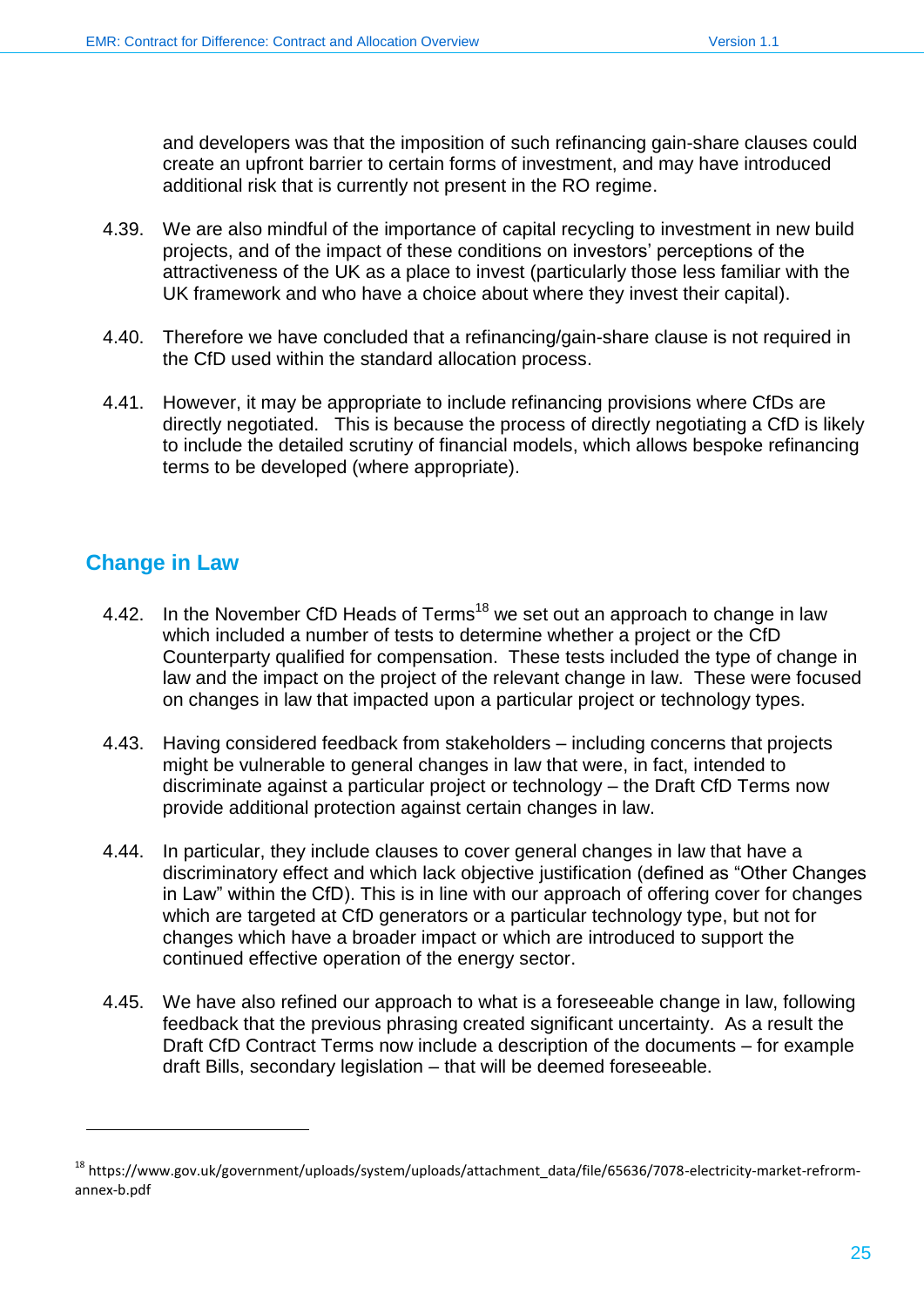- 4.46. Where there is a qualifying change in law and the CfD generator is deemed to qualify for compensation, compensation will be provided for in the following way:
	- a. the compensation would normally be provided in the form of uplift to strike prices receivable by generators over the remaining period of the CfD;
	- b. generators would be compensated for any increase in operating costs that fall within the remaining CfD term and which result from the relevant change in law:
	- c. generators would be compensated for relevant changes in law that result in reduced electricity output; and
	- d. generators will be compensated fully for any additional capital expenditure, if the change in law event were to occur during the first 12 years of operation; beyond this, the proportion of compensation receivable shall decrease in a linear fashion reaching nil at the end of the CfD-supported life.
	- e. where the qualifying change in law results in savings to the generator then a downward adjustment to the strike price will be made.

# <span id="page-25-0"></span>**Changes to Balancing Services Use of System (BSUoS) and Transmission Loss Multiplier (TLM) Charges**

4.47. Following feedback from stakeholders we have considered the case for further contract protection against certain network charges. BSUoS (charges to cover network balancing) and TLM (an adjustment to cover transmission losses) both recover costs from generators that are normally passed through to the wholesale market price to a high degree, and which also do not play a significant role in setting incentives to invest or operate efficiently. For these reasons, there is a value-formoney case for providing a degree of cost pass-through for BSUoS (balancing costs) and TLM (energy losses), but not TNUoS. The details of how this compensation mechanic will operate are being developed and we would welcome feedback from stakeholders on this point.

## <span id="page-25-1"></span>**Curtailment due to network capacity issues**

4.48. We are also aware of the concern that the greater penetration of low-carbon generation could increase the frequency of system operator actions to balance the electricity system or resolve transmission constraints. At present, generators affected by these system operator actions receive market-based compensation for the impact on their operations. Whilst we do not consider it likely, it is *possible* that the current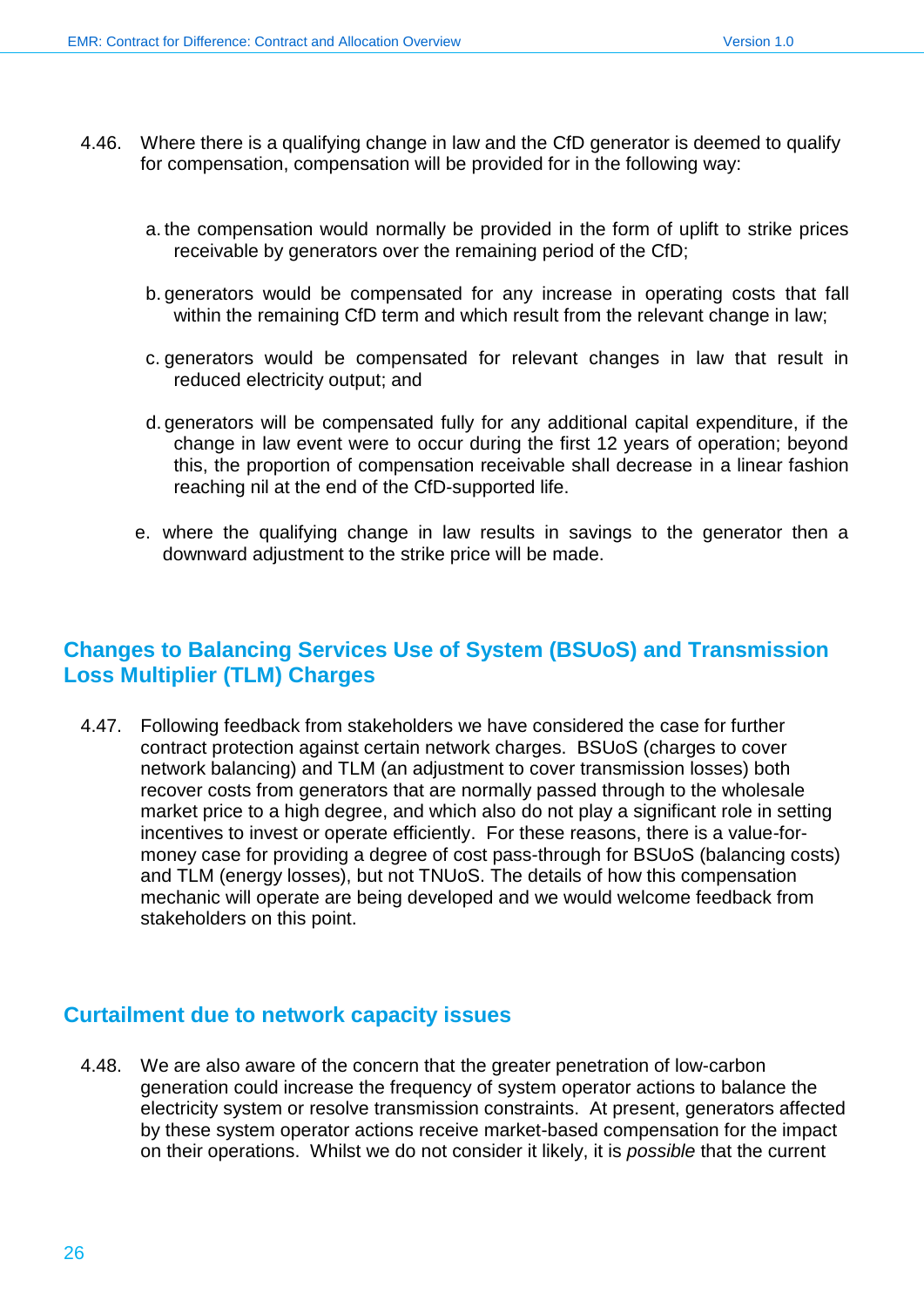system of market-based compensation could be replaced by one that does not provide generators with economic levels of compensation.

4.49. As a result we are developing a further compensation mechanic. This compensation is likely to be applied in the unlikely scenario where government has directly intervened in the market and the result is that the relevant CfD generator is curtailed involuntarily and less than a minimum level of compensation is paid. This should ensure that investors do not increase hurdle rates in order to reflect a risk that is unlikely to crystallise.

# <span id="page-26-0"></span>**Force Majeure**

- 4.50. The draft CfD Contract includes terms that set out the criteria to qualify for force majeure. These provisions allow for a degree of additional flexibility in a developer's contractual obligations (including an extension to the CfD Target Commissioning Window and Long Stop Date). This will provide protection against events outside the reasonable control of the CfD generator or certain of its principal contractors.
- 4.51. In claiming force majeure for events that are outside the CfD generator's/principal contractor's control it will need to be demonstrated that the CfD generator/principal contractor has acted to a "Reasonable and Prudent Standard" (as defined in the Draft CfD Terms).

# <span id="page-26-1"></span>**Dispute Resolution**

- 4.52. The Draft CfD Terms incorporate a binding dispute resolution procedure through arbitration or, where the parties agree, expert determination. The only exception to this approach is in the event of a dispute in relation to the metered data in respect of the electrical output of the relevant plant. In this case, the relevant dispute resolution procedure under the BSC is used. Prior to this dispute resolution procedure applying, the CfD generator and the CfD Counterparty will be required to seek to agree informal resolution of disputes.
- 4.53. For the avoidance of doubt, Government will have no contractual right to impose settlements in respect of CfD disputes.

## <span id="page-26-2"></span>**Relevant Geological Issue (RGI) adjustments**

4.54. Following feedback from stakeholders we have included a Relevant Geological Issue (RGI) adjustment clause in the Draft CfD Terms. This allows the generator to adjust their installed eligibility capacity estimate to take account of unforeseeable geological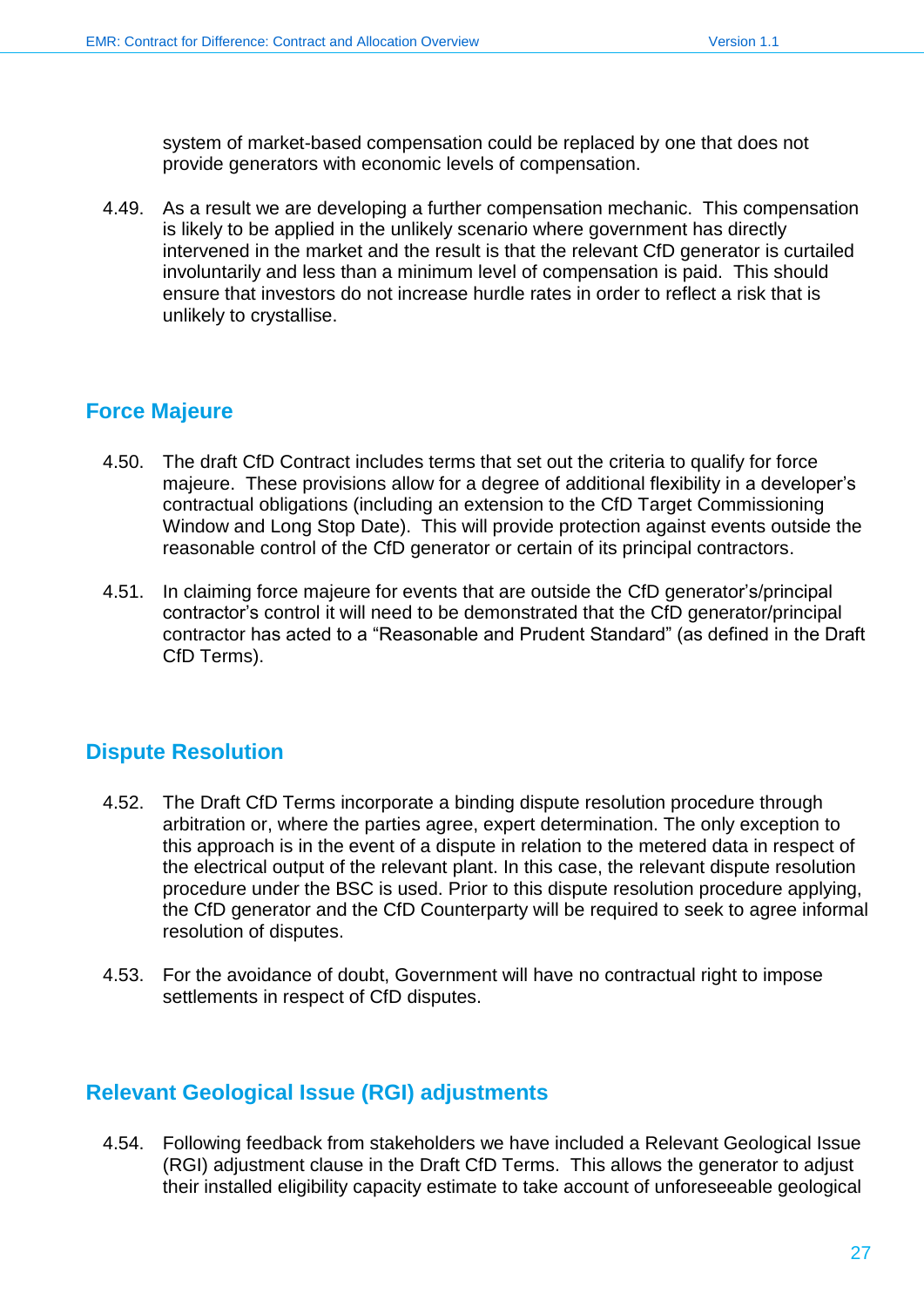issues which make the original Installed Eligible Capacity Estimate uneconomic for the Generator to install.

## <span id="page-27-0"></span>**Next Steps on CfD contract terms**

- 4.55. The Draft CfD Contract Terms published today reflect the feedback received to date and reflect the published policy positions set out in June<sup>19</sup>.
- 4.56. We are now looking towards implementing these policy positions in detail. Therefore we are not seeking comment on the policy positions that are expressed in the Draft CfD Terms. We are however seeking views on the mechanics and the operation of the Draft CfD Terms and in particular the Market Reference Price and Metering arrangements.
- 4.57. Any feedback on the Draft CfD Terms should be supported with evidence and structured in the format set out in the template provided at [https://www.gov.uk/government/publications/electricity-market-reform-contracts-for](https://www.gov.uk/government/publications/electricity-market-reform-contracts-for-difference)[difference](https://www.gov.uk/government/publications/electricity-market-reform-contracts-for-difference) and emailed to [emrcfddesign@decc.gsi.gov.uk](mailto:emrcfddesign@decc.gsi.gov.uk) by end of business on 2 September 2013 at the latest.
- 4.58. In parallel we will draft secondary legislation to give effect to Government's policy choices. These draft regulations will set out in detail the elements of the CfD allocation, contracting and management processes and where how they will fit into the CfD architecture. We will consult on the form of this legislation in the Autumn.
- 4.59. We expect to publish the final contract terms and allocation process by December 2013.

<sup>19</sup>

https://www.gov.uk/government/uploads/system/uploads/attachment\_data/file/209276/EMR\_Spending\_Review\_Announce ment - FINAL PDF.pdf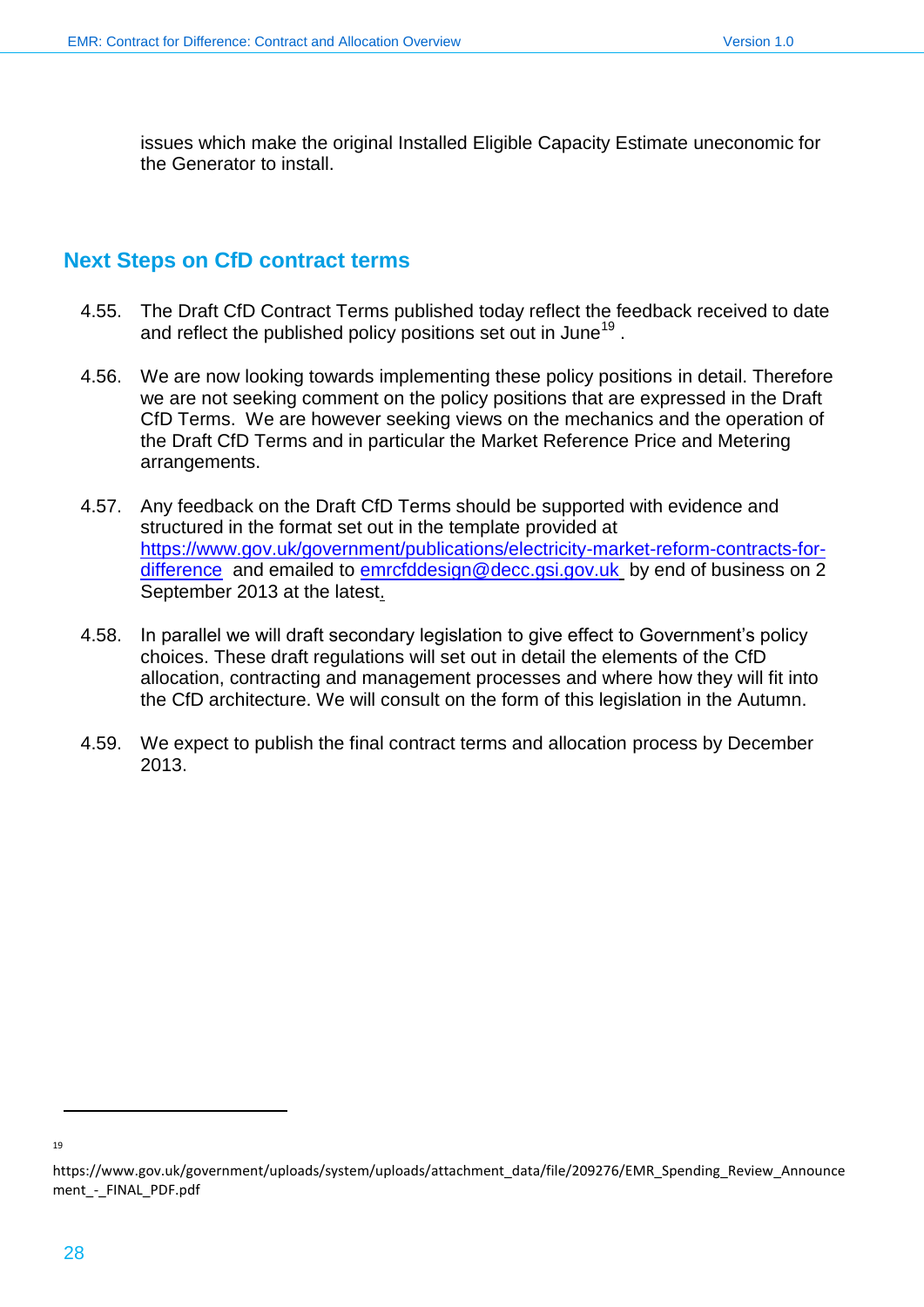# <span id="page-28-0"></span>**5. Supporting the transition to the CfD**

# <span id="page-28-1"></span>**RO to CfD Transition Period**

- 5.1. The Renewables Obligation (RO) is the current support mechanism for large-scale renewable electricity generation. After the introduction of CfDs in 2014, there will be a period during which the CfD and the RO are running as parallel support mechanisms, until the RO is closed to new generation on 31 March 2017.
- 5.2. During that transition period between 2014 and 2017, new generation will have a choice between the two mechanisms. Detailed arrangements for the transition period are set out within the RO Transition Consultation, published on 17 July 2013.<sup>20</sup>

# <span id="page-28-2"></span>**Power Purchase Agreements**

- 5.3. Investment from independent developers will play a key role in meeting the Government's decarbonisation and security of supply goals. Many of these independent developers rely on Power Purchase Agreements (PPAs) to participate in the market and sell their power. However, following the Government's Call for Evidence<sup>21</sup>, there is evidence that independent renewable developers are currently facing difficulties under the RO in securing bankable PPAs in order to finance their projects.
- 5.4. The CfD will improve routes to market and PPA availability as it reduces risks to developers and providers of PPAs, and removes the need to market the ROCs $^{22}$ . However, Government has continued work to understand whether there is a case for further action and, since the introduction of the Energy Bill in November 2012, DECC has been conducting further analysis and discussing with stakeholders strengthening routes to market for independent developers.
- 5.5. The outputs of this process<sup>23</sup> support DECC's view that the CfD addresses many of the key commercial risks that developers face. There are, however, some concerns raised by stakeholders that might not be addressed by the introduction of the CfD:

<sup>20</sup> <https://www.gov.uk/government/consultations/transition-from-the-renewables-obligation-to-contracts-for-difference> <sup>21</sup> [https://www.gov.uk/government/consultations/a-call-for-evidence-on-barriers-to-securing-long-term-contracts-for-](https://www.gov.uk/government/consultations/a-call-for-evidence-on-barriers-to-securing-long-term-contracts-for-independent-renewable-generation-investment)

[independent-renewable-generation-investment](https://www.gov.uk/government/consultations/a-call-for-evidence-on-barriers-to-securing-long-term-contracts-for-independent-renewable-generation-investment)

[https://www.gov.uk/government/uploads/system/uploads/attachment\\_data/file/65635/7077-electricity-market-reform](https://www.gov.uk/government/uploads/system/uploads/attachment_data/file/65635/7077-electricity-market-reform-annex-a.pdf)[annex-a.pdf](https://www.gov.uk/government/uploads/system/uploads/attachment_data/file/65635/7077-electricity-market-reform-annex-a.pdf)<br><sup>23</sup> Also at bt

Also at [https://www.gov.uk/government/policy-advisory-groups/electricity-market-reform-emr-cfd-market-readiness](https://www.gov.uk/government/policy-advisory-groups/electricity-market-reform-emr-cfd-market-readiness-working-groups)[working-groups](https://www.gov.uk/government/policy-advisory-groups/electricity-market-reform-emr-cfd-market-readiness-working-groups)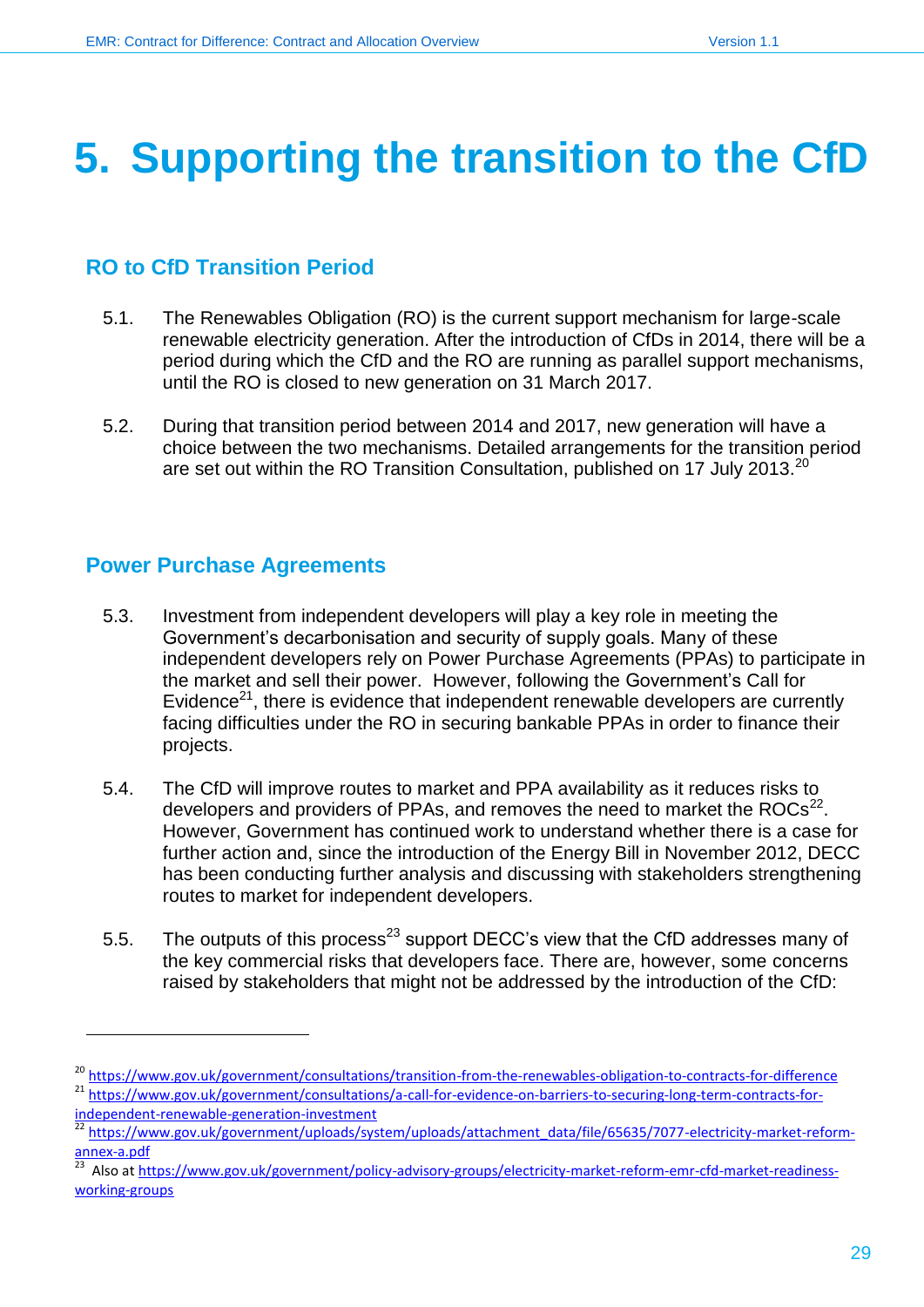- That the transition to the CfD creates uncertainty and presents administrative barriers to early projects;
- The difficulties in pricing imbalance risks accurately; and
- Concerns that there may not be sufficient levels of competition in the PPA market under the CfD.

## <span id="page-29-0"></span>**Preparing the market for the CfD**

- 5.6. The Government is committed to supporting the transition from the RO to CfDs. Reflecting this, we have established a steering board and two working groups, working with market participants to raise understanding and prepare for the introduction of the CfD. The working groups are developing standard Power Purchase Agreement (PPA) contracts, which can support CfD generation, and a voluntary code of practice for the PPA market in order to establish standards and encourage market participation.
- 5.7. Working group and steering board membership includes a range of stakeholders including large and small suppliers, independent generators, legal firms active in the market and a consumer group. Further information, including membership, terms of reference and meeting papers is available on the GOV. UK website $^{24}$ .



Figure 1. Action to support independent generators.

<sup>&</sup>lt;sup>24</sup> [https://www.gov.uk/government/policy-advisory-groups/electricity-market-reform-emr-cfd-market-readiness-working](https://www.gov.uk/government/policy-advisory-groups/electricity-market-reform-emr-cfd-market-readiness-working-groups)[groups](https://www.gov.uk/government/policy-advisory-groups/electricity-market-reform-emr-cfd-market-readiness-working-groups)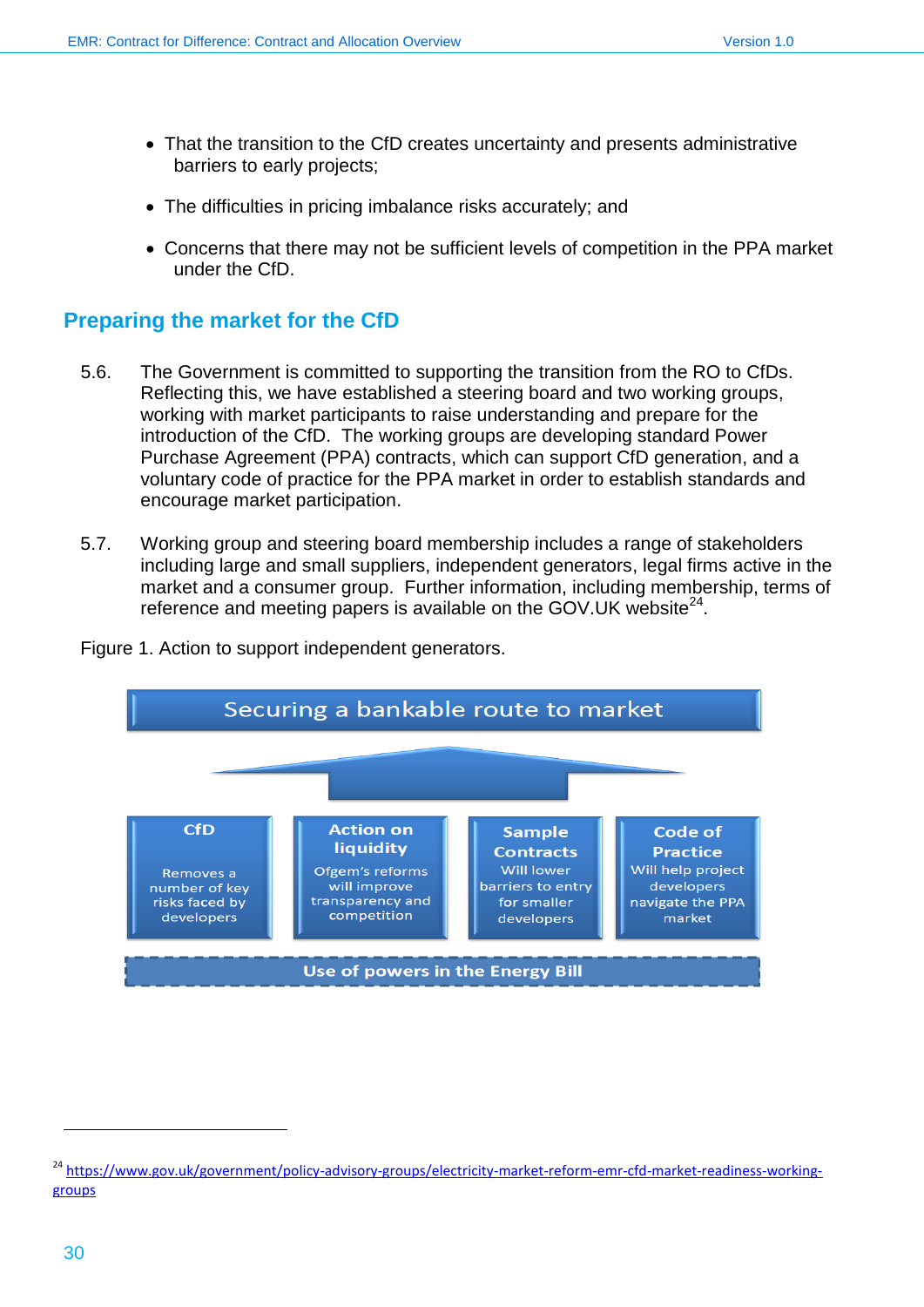# <span id="page-30-0"></span>**Energy Bill powers to facilitate investment in independent generation**

- 5.8. Some independent renewable developers (and others) have proposed a Green Power Auction Market as a solution to the route to market issue. The Government has considered the available evidence and remains of the view that this approach is not a suitable way forward for the reasons set out in November 2012.
- 5.9. However, in response to industry concerns, the Government has developed an Offtaker of Last Resort (OLR) mechanism, which it considers has the potential to increase competition and reduce PPA discounts by enabling independent generators and lenders to rely on shorter-term PPAs and a wider variety of PPA counterparties. A 'straw man' of this proposal has been developed and shared widely with industry. $^{25}$
- 5.10. The proposed OLR mechanism would provide a generator with a right to a back-stop PPA in the event that they are unable to find an off-taker in the market. The off-taker would be required to purchase the generator's power at a specified discount to the market price. The discount would be set at a level intended to ensure that the OLR is a true 'last resort' that all parties are incentivised not to use.
- 5.11. The Government has amended the Energy Bill to seek powers to enable the establishment of the OLR mechanism. While we believe the OLR has the potential to open up additional routes to market, further analysis is needed on its practicality and potential consequences in the market. The Government will consult during the passage of the Bill on the creation of an OLR. The consultation will consider the case for creating the mechanism and its detailed design.

<sup>&</sup>lt;sup>25</sup> https://www.gov.uk/government/uploads/system/uploads/attachment\_data/file/212740/Baringa\_Report\_-\_Backstop\_PPA\_Strawman\_2013.pdf